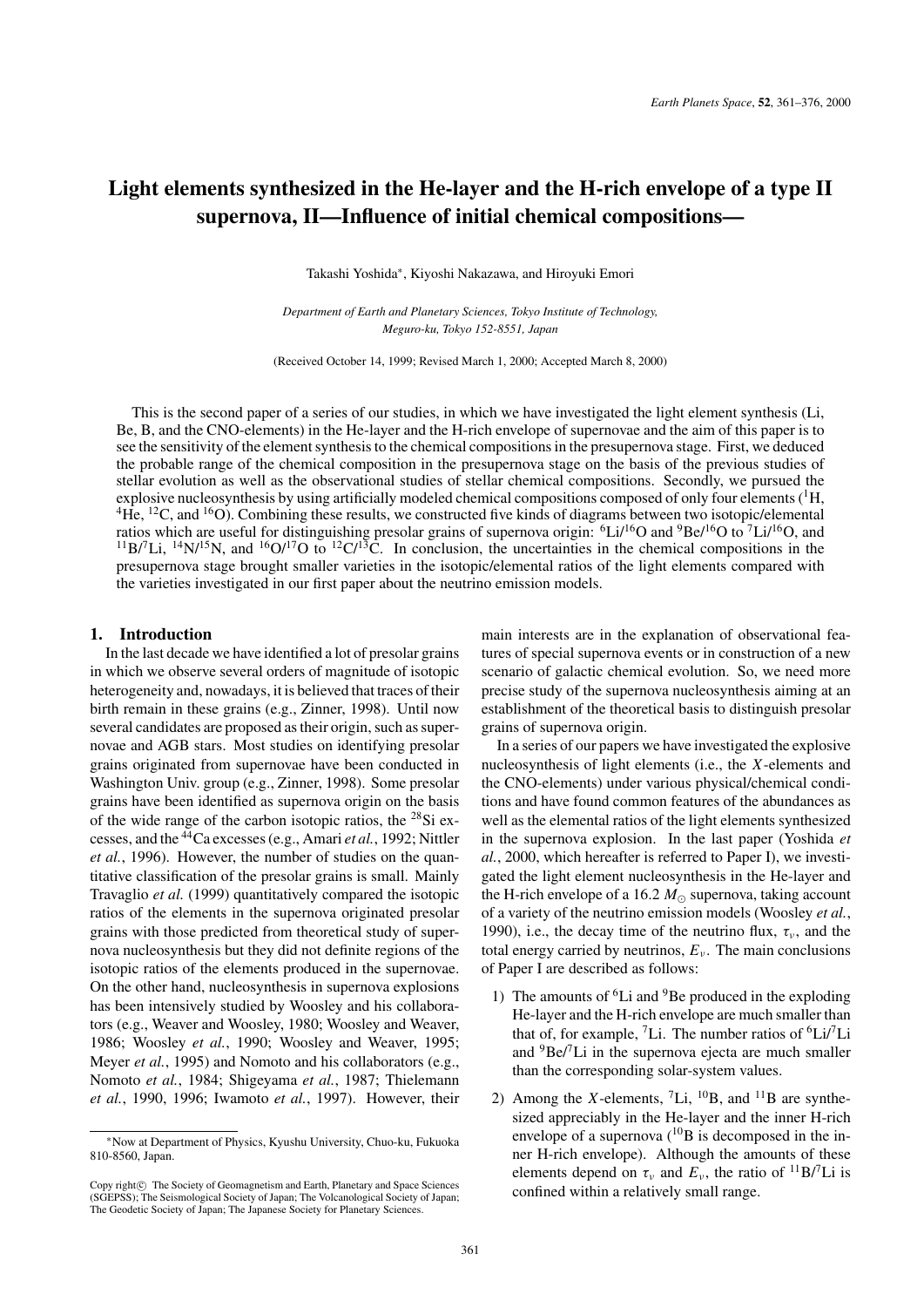- 3) The abundances of  ${}^{12}$ C and  ${}^{16}$ O are completely determined by their initial values. Except in the innermost region of the H-rich envelope, so does the abundance of 18O.
- 4) The other CNO-elements, <sup>13</sup>C, <sup>14</sup>N, <sup>15</sup>N, and <sup>17</sup>O are synthesized in the convective He-layer (in the other regions they keep their initial abundances). The amounts of these elements depend on the adopted neutrino emission models (i.e.,  $\tau_v$  and  $E_v$ ) but are confined within a factor of 10 or so.
- 5) Presolar grains originated from supernovae are certainly distinguishable by the use of combination of the ratios of  ${}^{6}Li/{}^{7}Li, {}^{9}Be/{}^{7}Li, {}^{12}C/{}^{13}C, {}^{14}N/{}^{15}N,$  and  ${}^{16}O/{}^{17}O.$

In Paper I, we focused to the sensitivity of the element production to the adopted models of the neutrino emission. As pointed out in it, the above conclusions may be modified by the other physical/chemical conditions, such as the initial chemical compositions or mixing between distinct layers. So, in this paper we will investigate how the light element production responses to the adopted chemical compositions in the presupernova stage and modify a part of the conclusions found in Paper I if necessary.

In Section 2, the chemical composition in the presupernova stage will be presumed on the basis of studies on the stellar evolution and atmospheric chemical compositions of stars. In Section 3, we will describe in short an explosion model of a 16.2  $M_{\odot}$  star and a nuclear reaction network constructed in Paper I. Furthermore, we will explain adopted models of the initial chemical compositions in the presupernova stage. In the present study, we will set up the models of the initial chemical compositions in the He-layer and the H-rich envelope that consist of only four elements,  ${}^{1}H$ ,  ${}^{4}He$ ,  $12^1$ C, and  $16^1$ O with various contents. In addition, in order to see the degree of decomposition of pre-existing elements, we will also consider an artificial case where there are appreciable amounts of the *X*-elements and the rare CNO-elements  $(^{13}C, ^{14}N, ^{15}N, ^{17}O,$  and  $^{18}O)$  in the presupernova stage. In Section 4, results of numerical simulations will be shown: we will describe in detail the sensitivity of the light element production to the adopted initial chemical compositions. In Section 5, comparing the initial amounts of the light elements expected in the presupernova stage with those produced during the explosion, we will evaluate probable ranges of the isotopic/elemental ratios of the light elements observed in supernova ejecta. In Section 6, we will summarize briefly the results obtained in Sections 2, 4, and 5 and confirm the conclusions of Paper I on chief points.

# **2. Probable Chemical Composition in the Presupernova Stage**

The light elements, which are produced on the way of the stellar evolution to the presupernova stage, affect, more or less, the nucleosynthesis during the supernova explosion by two ways; one is that relatively abundant elements govern the production and/or decomposition processes and the other is that the pre-existing light elements survive after the supernova explosion. So, it is important to evaluate probable values of the amounts and the isotopic ratios of the light



Fig. 1. Distributions of the final abundances of the *X*-elements (panel(a)) and the CNO-elements (panel(b)). Horizontal axis,  $M_r$ , denotes the internal mass coordinate (see Paper I). Solid lines and dashed lines show the mass fractions in model SII and model SI, respectively (see also Table 5). Discontinuities of the lines appear at the boundaries between the convective and the radiative He-layers ( $M_r = 6.0 M_{\odot}$ ) and between the radiative He-layer and the H-rich envelope ( $M_r = 6.5 M_{\odot}$ ).

elements in the He-layer and the H-rich envelope in order to see the reliable light element composition of the supernova ejecta.

#### **2.1 The CNO-elements**

First, we consider the abundances of the CNO-elements in the H-rich envelope. According to Lamb *et al.* (1976), during the time when a 25  $M_{\odot}$  star evolves from the helium burning stage to the carbon burning stage, the temperature of the H-burning shell varies from  $3.0 \times 10^7$  K to  $5.0 \times 10^7$ K. Using this temperature range and assuming that the corresponding density is in the range between 0.1  $g/cm<sup>3</sup>$  and 10  $g/cm<sup>3</sup>$  and the metallicity is 2% by weight, we evaluate possible ranges of the steady-flow equilibrium abundances of the CNO-elements. In this calculation we used a small nuclear reaction network in Fig. 1 of Paper I. The possible ranges of the elemental abundances of the major components and the isotopic ratios are tabulated in Table 1 as "equilibrium values" (the He content is assumed to be 0.25 to 0.60). One of the most remarkable points is that  $14N$  is the most abundant element among the CNO-elements. For comparison, numerical results found by Woosley *et al.* (1990) and Weaver and Woosley (1993) (which hereafter are referred to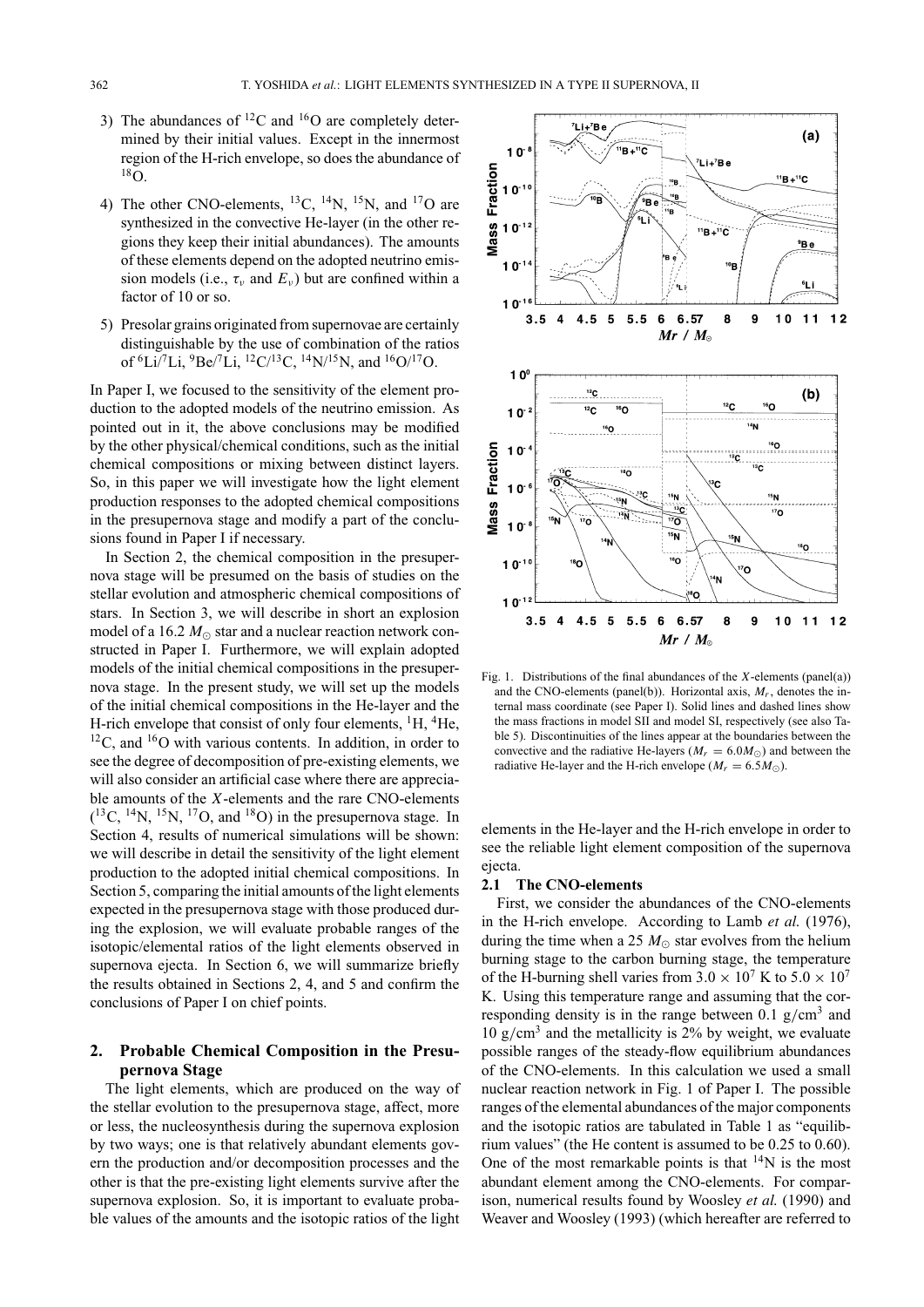W90 and WW93, respectively) are also shown in Table 1. The values due to WW93 are those in the presupernova stage of a 25  $M_{\odot}$  star found from their evolutionary calculation. In WW93, the contents of some isotopes are beyond the ranges of the steady-flow equilibrium abundances probably because the CNO-cycle may not be in the steady-flow equilibrium. On the other hand, W90 gives the abundances consistent with those predicted by the steady-flow equilibrium condition. For the later use, we will define probable ranges of the contents of the CNO-elements in the H-rich envelope of a progenitor; probable ranges are determined so as to include all the values of the three examples (except  $^{17}$ O; see the next paragraph) and are shown in Table 1 as the "probable values".

It should be noted that the amount of  $17O$  given by WW93 is rather large compared with that of the steady-flow equilibrium value in this study. Almost all of  $17O$  is produced through <sup>16</sup>O( $p, \gamma$ )<sup>17</sup>F(,  $e^{+}v_e$ )<sup>17</sup>O and decomposed by <sup>17</sup>O( $p$ ,  $\alpha$ )<sup>14</sup>N at the H-burning shell (Woosley and Weaver, 1995). The reaction rate of <sup>17</sup>O( $p, \alpha$ )<sup>14</sup>N used in WW93 (Caughlan and Fowler, 1988) is much smaller than that of Landré *et al.* (1990) which we adopted. Woosley *et al.* (1997) pointed out that the total amount of <sup>17</sup>O of a 25  $M_{\odot}$  supernova ejecta (Model S25A in Woosley and Weaver, 1995) decreases by a factor of 14 by the use of the reaction rate of Landré *et al.* (1990) and Blackmon *et al.* (1995) compared with that by the use of Caughlan and Fowler (1988). So, the amount of <sup>17</sup>O given by WW93 is reduced by a factor of 14 in evaluating the probable values in Table 1 (as well as in Tables 2 and 3).

In the radiative He-layer, it is natural to consider that the initial abundances are those of ashes of the hydrogen burning. In Table 2, the steady-flow equilibrium abundances of the CNO-cycle, calculated by the same way as earlier (but the He-content is assumed to be 0.95 to 0.97), are shown together with those of W90 and WW93. The probable abundances in the radiative He-layer are deduced from the three examples.

In the convective He-layer, the probable amounts of the CNO-elements (except 14N) are deduced from W90, WW93, and Paper I by the similar way as earlier. They are tabulated in Table 3. Note that the three references give quite different values in the abundance of  $14N$  from each other. Especially, the amount of  $14N$  given by WW93 is extraordinarily large. In the typical temperature range of the He-burning ( $\sim 2 \times 10^8$ K) <sup>14</sup>N reacts with <sup>4</sup>He very rapidly to form <sup>18</sup>F compared with the triple  $\alpha$ -reaction. So, it is reasonable to expect that in the presupernova stage only a small amount of  $\rm ^{14}N$ is left unless there happens to occur, for example, a large scale mixing through which  $14N$  is newly formed just before the supernova explosion. In fact, in 6  $M_{\odot}$  and 8  $M_{\odot}$  Hestar models which correspond to 20  $M_{\odot}$  and 25  $M_{\odot}$  main sequence stars, respectively (Nomoto and Hashimoto, 1988), very small amount of  $14N$  (compared with that of WW93) is left in the presupernova stage (Hashimoto, 1999). Thus, the initial amount of 14N is deduced only from W90 and Paper I. The probable mass fraction of  ${}^{18}O$  is adopted from the result of Paper I neglecting those of W90 and WW93 which are much larger than ours. This is because the reaction rate of <sup>18</sup>O( $\alpha$ ,  $\gamma$ )<sup>22</sup>Ne increases recently by a factor of 10 to 200 in the temperature range of the He-burning (Giesen *et al.*, 1994) compared with that used in W90 and WW93.

#### **2.2 The** *X***-elements**

It is reasonable to presume that, in the presupernova stage, there are no *X*-elements in the He-layer as well as in the inner (convective) H-rich envelope because they are all decomposed at the H-burning shell. Even if they existed in these regions, they would be eliminated by the nuclear processes during the supernova explosion as we will show in Section 4.3. Thus, we are interested in the initial abundances of the *X*-elements only in the outer H-rich envelope.

The initial abundances of the *X*-elements can be deduced only on the basis of observations of the atmospheric chemical compositions of stars. For Li, unfortunately, we have no definite answer although many observations have been made for various kinds of stellar objects (e.g., Andersen *et al.*, 1984; Rebolo *et al.*, 1986; Hobbs and Thorburn, 1997; Lemoine *et al.*, 1997; Smith *et al.*, 1998; Cayrel *et al.*, 1999); we have now only upper limits on the elemental ratio, Li/H, and the isotopic ratio,  ${}^{6}Li/{}^{7}Li$  (in number):

$$
\text{Li/H} \lesssim 1 \times 10^{-9}
$$
 and  ${}^{6}\text{Li}/{}^{7}\text{Li} \leq 0.1$ . (1)

It should be noted that there exist Li-deficient stars of which Li abundance is lower than the above by one or two orders of magnitude (e.g., Soderblom *et al.*, 1993). It is believed that in such stars the surface materials are transported to a hot region by a large scale mixing and, as a result, light elements such as  ${}^{2}H$ ,  ${}^{6}Li$ , and  ${}^{7}Li$  are decomposed.

The Be/Li ratio is evaluated from observations of stars of which surface temperature is higher than 6700 K; Meneguzzi *et al.* (1971) gave the ratio of Be/Li between  $2 \times 10^{-3}$  and  $1.5 \times 10^{-2}$  (in number) from the observations of eight mainsequence stars with masses between 1  $M_{\odot}$  and 2  $M_{\odot}$ . Furthermore, Boesgaard and Budge (1989) reported  $4.7 \times 10^{-3}$ and  $5.0 \times 10^{-2}$  for two Li-deficient F-type stars in Hyades. Since <sup>6</sup>Li/<sup>7</sup>Li ≤ 0.1, the probable range of <sup>9</sup>Be/<sup>7</sup>Li in the presupernova stage may be given as (in number)

$$
2 \times 10^{-3} \lesssim {}^{9} \text{Be}/{}^{7} \text{Li} \lesssim 5 \times 10^{-2} \,. \tag{2}
$$

As will be seen later, the above abundance of <sup>9</sup>Be is one or two orders of magnitude larger than that produced in the exploding H-rich envelope.

There are also many observational studies on the B/Li ratio of stars. Lemke *et al.* (1993) reported the B/Li ratio to be  $2.9 \times 10^{-2}$  and  $1.4 \times 10^{-2}$  (in number) from the observations of HD82328 and HD211027, respectively, both of which are population I stars with the surface temperature higher than 6000 K. Furthermore, Boesgaard *et al.* (1998) found  $2.1 \times 10^{-1}$  and 1.0 in Li- and Be-deficient two stars. On the basis of these observational studies, the probable range of the  $^{11}B/I$  ratio is evaluated as

$$
1 \times 10^{-2} \lesssim {}^{11}B/{}^{7}Li \lesssim 1.
$$
 (3)

### **3. Method of Calculation**

### **3.1 Model of supernova explosion**

In the present study we employ the same model of the supernova explosion and the same nuclear reaction network as in Paper I. One of the important preparations for pursuing the explosive nucleosynthesis is to know time variations of the temperature and the density inside the supernova, which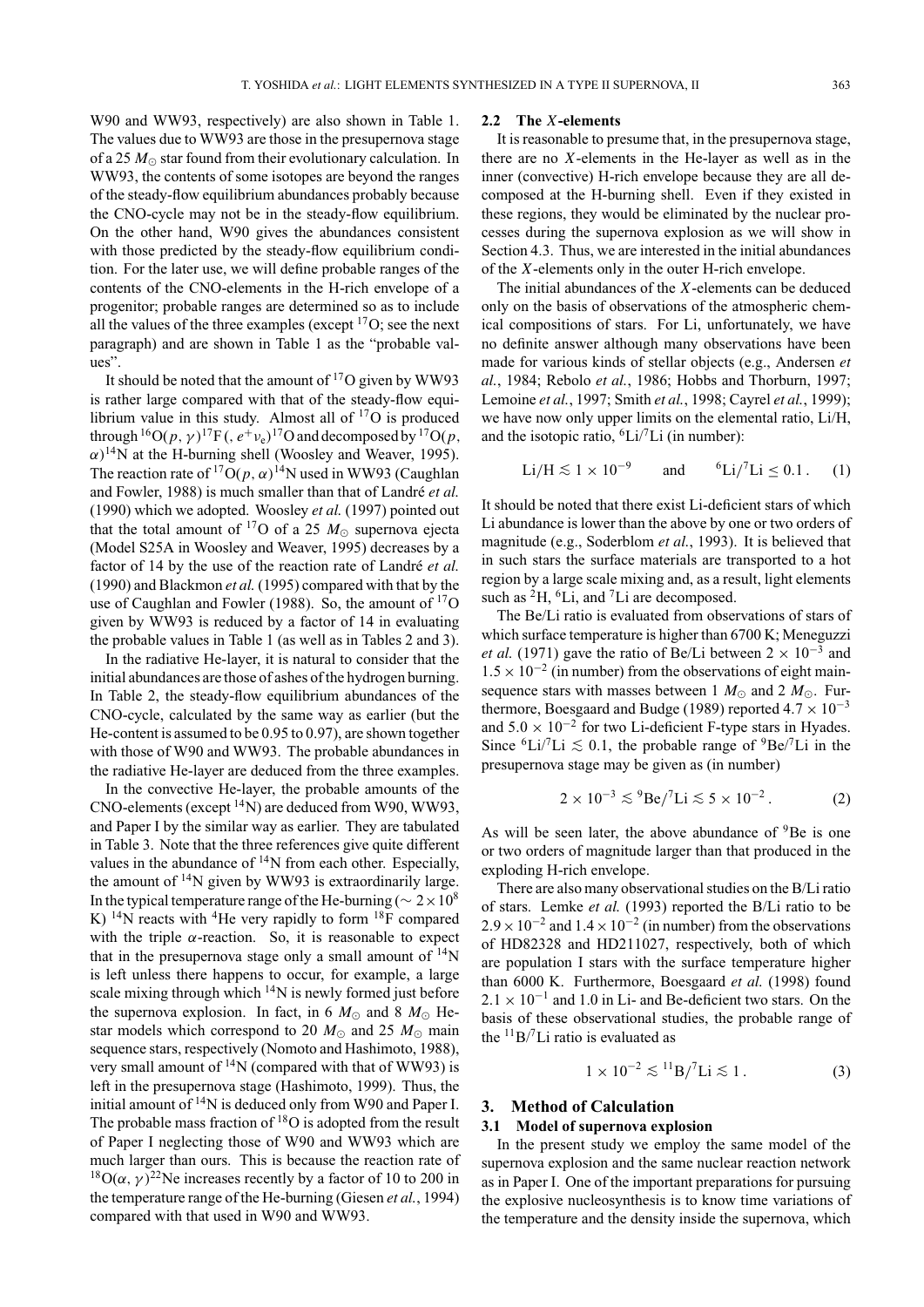Probable values W90 WW93 Equilibrium values 4He  $0.25 \sim 0.6$   $\sim 0.5$  0.39 0.25 ∼ 0.60 12C <sup>2</sup> <sup>×</sup> <sup>10</sup>−<sup>4</sup> <sup>∼</sup> <sup>2</sup> <sup>×</sup> <sup>10</sup>−<sup>3</sup> <sup>2</sup>.<sup>1</sup> <sup>×</sup> <sup>10</sup>−<sup>4</sup> <sup>2</sup> <sup>×</sup> <sup>10</sup>−<sup>3</sup> <sup>2</sup>.<sup>2</sup> <sup>×</sup> <sup>10</sup>−<sup>4</sup> <sup>∼</sup> <sup>4</sup>.<sup>4</sup> <sup>×</sup> <sup>10</sup>−<sup>4</sup> 14N  $5 \times 10^{-3} \sim 2 \times 10^{-2}$   $1.2 \times 10^{-2}$   $5 \times 10^{-3}$   $1.9 \times 10^{-2}$ <br>16O  $3 \times 10^{-4} \sim 7 \times 10^{-3}$   $6.6 \times 10^{-4}$   $7 \times 10^{-3}$   $2.9 \times 10^{-4} \sim 6.3$  $7 \times 10^{-3}$  2.9 × 10<sup>-4</sup> ~ 6.3 × 10<sup>-4</sup>  $12 \text{C}/4\text{He}$  1 × 10<sup>-4</sup> ~ 2 × 10<sup>-3</sup> 1.4 × 10<sup>-4</sup> 1.7 × 10<sup>-3</sup> 1.2 × 10<sup>-4</sup> ~ 5.9 × 10<sup>-4</sup>  $14N/1H$  9 × 10<sup>-4</sup> ~ 5 × 10<sup>-3</sup> 1.7 × 10<sup>-3</sup> 9.2 × 10<sup>-4</sup> 2.3 × 10<sup>-3</sup> ~ 5.4 × 10<sup>-3</sup><br> $12C/13C$  3 ~ 2 × 10<br>3.4 2.4 × 10<br>3.5  $12 \text{C}/13 \text{C}$  3 ∼ 2 × 10 3.4 2.4 × 10 3.5 14N/15N <sup>3</sup> <sup>×</sup> <sup>10</sup><sup>4</sup> <sup>3</sup>.<sup>2</sup> <sup>×</sup> <sup>10</sup><sup>4</sup> — <sup>2</sup>.<sup>9</sup> <sup>×</sup> <sup>10</sup><sup>4</sup> <sup>∼</sup> <sup>3</sup>.<sup>4</sup> <sup>×</sup> <sup>10</sup><sup>4</sup>  $1.2 \times 10^2$  2.2 × 10<sup>2</sup> ~ 9.1 × 10<sup>2</sup>

Table 1. Probable initial mass fractions and isotopic ratios (in number) of the CNO-elements in the H-rich envelope. For comparison, we also present the chemical compositions given by Woosley *et al.* (1990) and Weaver and Woosley (1993) (referred to as W90 and WW93, respectively) as well as the steady-flow equilibrium compositions of the CNO-cycle.

Table 2. Probable initial mass fractions and isotopic ratios (in number) of the CNO-elements in the radiative He-layer. In this table, W90 and WW93 denote a composition of the ashes of hydrogen-burning in W90 and that of the radiative He-layer in WW93, respectively.

|                                      | Probable values                          | W90                  | WW93                 | Equilibrium values                           |
|--------------------------------------|------------------------------------------|----------------------|----------------------|----------------------------------------------|
| $^{4}$ He                            | $0.95 \sim 1$                            | 0.985                | 0.98                 | $0.95 \sim 0.97$                             |
| $^{12}$ C                            | $2 \times 10^{-4} \sim 4 \times 10^{-4}$ | $2.2 \times 10^{-4}$ | $2 \times 10^{-4}$   | $2.2 \times 10^{-4} \sim 4.4 \times 10^{-4}$ |
| $^{14}$ N                            | $1 \times 10^{-2} \sim 2 \times 10^{-2}$ | $1.2 \times 10^{-2}$ | $1.3 \times 10^{-2}$ | $1.9 \times 10^{-2}$                         |
| 16 <sub>O</sub>                      | $2 \times 10^{-4} \sim 6 \times 10^{-4}$ | $2.6 \times 10^{-4}$ | $2 \times 10^{-4}$   | $2.9 \times 10^{-4} \sim 6.3 \times 10^{-4}$ |
| $^{12}C/^{4}He$                      | $7 \times 10^{-5} \sim 2 \times 10^{-4}$ | $7.4 \times 10^{-5}$ | $6.8 \times 10^{-5}$ | $7.6 \times 10^{-5} \sim 1.5 \times 10^{-4}$ |
| ${}^{12}C/{}^{13}C$                  | $3 \sim 4$                               | 3.5                  | 2.7                  | 3.5                                          |
| $14$ <sub>N/</sub> $15$ <sub>N</sub> | $3 \times 10^4$                          | $3.1 \times 10^{4}$  |                      | $2.9 \times 10^4 \sim 3.4 \times 10^4$       |
| $16Q^{17}$ O                         | $2 \times 10^2 \sim 9 \times 10^2$       |                      | $1.1 \times 10^{-7}$ | $2.2 \times 10^2 \sim 9.1 \times 10^2$       |

Table 3. Probable initial mass fractions and isotopic ratios (in number) of the CNO-elements in the convective He-layer. In this table, W90 denotes a composition of the He-layer with 95% He estimated by W90 and WW93 denotes that of the convective He-layer given in WW93.

|                 | Probable values                           | W90                   | WW93                                     | Paper I              |
|-----------------|-------------------------------------------|-----------------------|------------------------------------------|----------------------|
| $^{4}$ He       | $0.91 \sim 0.95$                          | 0.95                  | 0.91                                     | 0.93                 |
| $^{12}$ C       | $3 \times 10^{-2} \sim 6 \times 10^{-2}$  | $3.0 \times 10^{-2}$  | $6 \times 10^{-2}$                       | $6.2 \times 10^{-2}$ |
| 14 <sub>N</sub> | $1 \times 10^{-12} \sim 6 \times 10^{-8}$ | $1.1 \times 10^{-12}$ | $6 \times 10^{-7} \sim 5 \times 10^{-6}$ | $5.8 \times 10^{-8}$ |
| 16 <sub>O</sub> | $4 \times 10^{-4} \sim 1 \times 10^{-2}$  | $4.1 \times 10^{-4}$  | $1.1 \times 10^{-2}$                     | $7.2 \times 10^{-4}$ |
| 18 <sub>O</sub> | $1 \times 10^{-5}$                        | $8.0 \times 10^{-3}$  | $2.0 \times 10^{-3}$                     | $1.4 \times 10^{-5}$ |
| 12C/4He         | $1 \times 10^{-2} \sim 2 \times 10^{-2}$  | $1.1 \times 10^{-2}$  | $2.2 \times 10^{-2}$                     | $2.2 \times 10^{-2}$ |
| 12C/16O         | $7 \sim 1 \times 10^2$                    | $9.8 \times 10$       | 7.3                                      | $1.1 \times 10^{2}$  |
| 12C/13C         | $9 \times 10^7 \sim 2 \times 10^9$        | $9.3 \times 10^{7}$   |                                          | $2.3 \times 10^{9}$  |
| $14N^{15}N$     | $4 \times 10^{-5} \sim 4$                 | $3.7 \times 10^{-5}$  |                                          | 4.0                  |
| $16Q^{17}$ O    | $5 \times 10^4 \sim 8 \times 10^4$        |                       | $5.8 \times 10^{3}$                      | $5.5 \times 10^{4}$  |
| 16Q/18Q         | $5 \times 10^{1} \sim 1 \times 10^{3}$    | $5.8 \times 10^{-2}$  | 6.2                                      | $5.8 \times 10^{1}$  |

are caused by a shock heating and a subsequent expansion. In Paper I, as a shock propagation model, we employed the generalized Sedov solution of a spherically symmetric strong shock wave in a medium with a power law initial density profile (Sedov, 1959). The power law index of the density profile of the presupernova was chosen so as to fit 14E1 model (i.e., the presupernova model of a 16.2  $M_{\odot}$  star, which corresponds to a 20  $M_{\odot}$  main sequence star, after mass loss process) given by Shigeyama and Nomoto (1990).

Our nuclear reaction network, the main tool for simulating the explosive nucleosynthesis of the *X*-elements and the CNO-elements, was constructed from 52 species of isotopes from  ${}^{1}$ H to  ${}^{23}$ Mg. All nuclear reactions in this network were

compiled in Yoshida (2000). Neutrino-induced reactions (Woosley *et al.*, 1990) were also included in our network and their reaction rates were taken from Hoffman and Woosley (1992). As shown in Paper I, the decay time of the neutrino flux,  $\tau_{\nu}$ , and the total energy carried by neutrinos,  $E_{\nu}$ , are important parameters governing the role of neutrino-induced reactions on the production of the *X*-elements. In this study, they are fixed commonly to be

$$
\tau_{\nu} = 3
$$
 s and  $E_{\nu} = 3 \times 10^{53}$  erg, (4)

which are the same as those of "the standard model" in Paper I. The temperature of *i*-flavor neutrino,  $T_{vi}$ , is also fixed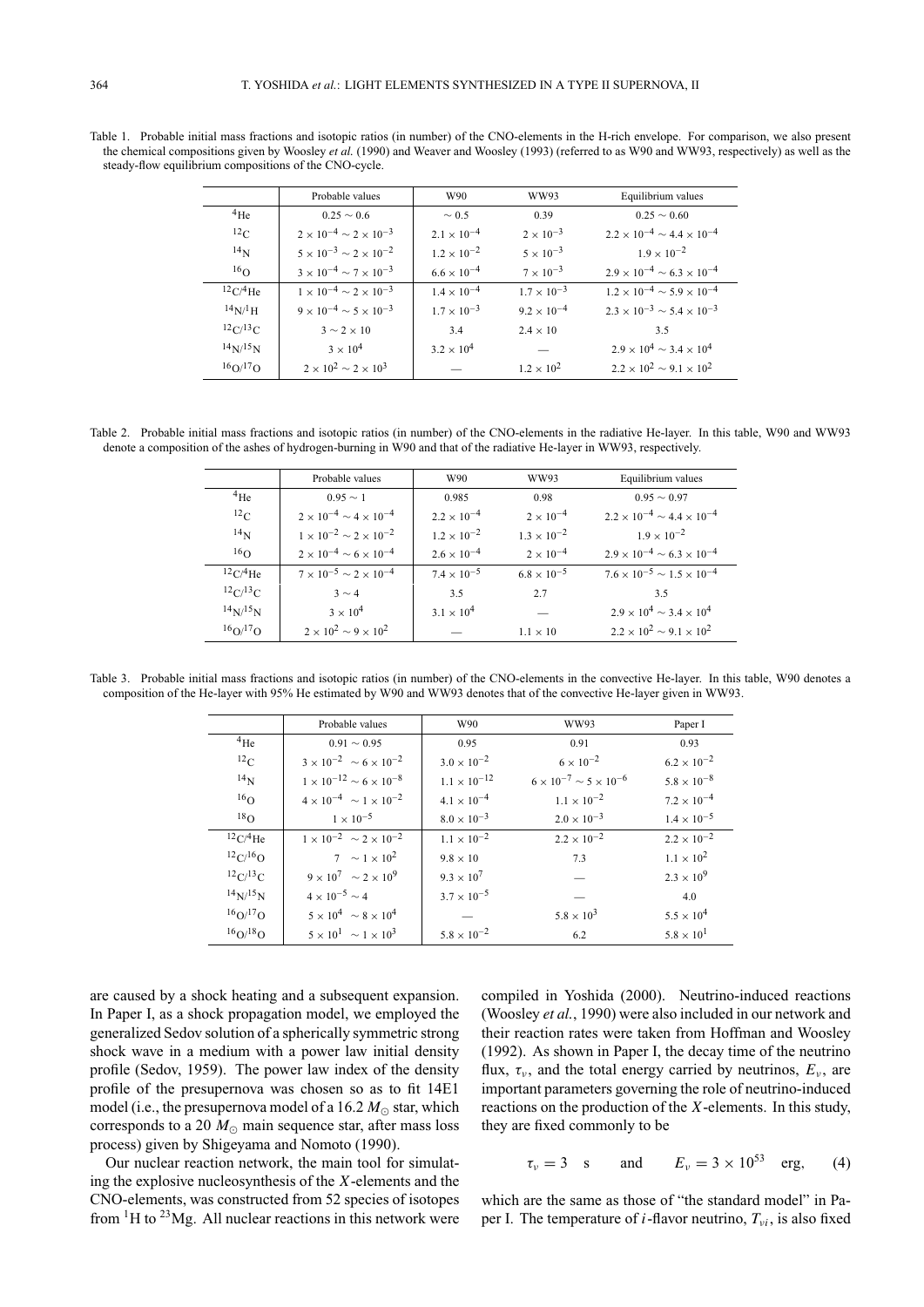Table 4. Initial chemical compositions of the 4-component models and model SI (by mass fraction). In all models except model SI, the mass fractions of species other than tabulated ones (including  ${}^{1}H$  in the He-layer) are set to be zero. In model SI,  ${}^{14}N$  and the other rare light elements are also included. The mass fractions are as follows:  ${}^{1}H = 0$  (conv. He) and  $1.0 \times 10^{-5}$  (rad. He),  ${}^{14}N = 5.8 \times 10^{-8}$  (conv. He) and  $4.8 \times 10^{-3}$  (rad. He and H-env.), the *X*-elements  $\leq 1.0 \times 10^{-10}$ , and the rare CNO-elements  $\leq 3.0 \times 10^{-5}$ .

| Model          | H-rich Envelope |           |                      | Radiative He-layer |           |                      | Convective He-layer |           |           |           |
|----------------|-----------------|-----------|----------------------|--------------------|-----------|----------------------|---------------------|-----------|-----------|-----------|
|                | ŀн              | $^{4}$ He | $^{12}$ C            | 16 <sub>O</sub>    | $^{4}$ He | $^{12}$ C            | 16 <sub>O</sub>     | $^{4}$ He | $^{12}$ C | $^{16}$ O |
| <b>SII</b>     | 0.5500          | 0.4300    | 0.0100               | 0.0100             | 0.9800    | 0.0100               | 0.0100              | 0.9372    | 0.0314    | 0.0314    |
| A1             | 0.5500          | 0.4300    | 0.0190               | 0.0010             | 0.9800    | 0.0190               | 0.0010              | 0.9372    | 0.0622    | 0.0006    |
| A <sub>2</sub> |                 |           | 0.0010               | 0.0190             |           | 0.0010               | 0.0190              |           | 0.0006    | 0.0622    |
| A <sub>3</sub> | 0.7300          | 0.2500    | 0.0100               | 0.0100             |           | 0.0100               | 0.0100              | 0.8000    | 0.1000    | 0.1000    |
| A <sub>4</sub> | 0.2500          | 0.7300    |                      |                    |           |                      |                     | 0.5000    | 0.2500    | 0.2500    |
| A <sub>5</sub> | 0.5500          | 0.4480    | 0.0010               | 0.0010             | 0.9980    | 0.0010               | 0.0010              | 0.9372    | 0.0314    | 0.0314    |
| A6             |                 | 0.4498    | 0.0001<br>0.0001     |                    | 0.9998    | 0.0001<br>0.0001     |                     |           |           |           |
| <b>SI</b>      | 0.5650          | 0.4300    | $8.5 \times 10^{-5}$ | 0.0001             | 0.9950    | $8.5 \times 10^{-5}$ | 0.0001              | 0.9300    | 0.0611    | 0.0007    |

to be the same as that in Paper I:

$$
T_{\nu e} = T_{\bar{\nu}e} = 4 \text{ MeV}/k \tag{5}
$$

and

$$
T_{\nu\mu} = T_{\bar{\nu}\mu} = T_{\nu\tau} = T_{\bar{\nu}\tau} = 8 \text{ MeV}/k , \qquad (6)
$$

where *k* is the Boltzmann constant.

### **3.2 Initial chemical compositions**

**3.2.1 Four-component models** In Paper I we showed that the *X*-elements and most of the CNO-elements are mainly produced from  ${}^{4}$ He,  ${}^{12}$ C, and  ${}^{16}$ O through neutrino-induced reactions. So it is expected, at least qualitatively, that the production of the *X*-elements and the CNO-elements essentially depends on the amounts of  ${}^{4}$ He,  ${}^{12}$ C, and  ${}^{16}$ O in the presupernova stage. However, it is difficult to estimate quantitatively from the results of Paper I how the abundance ratios of the light elements are changed by the adopted initial chemical compositions. In order to answer such a question, we set artificially 4-component models of the initial chemical compositions which consist of only  ${}^{1}H$ ,  ${}^{4}He$ ,  ${}^{12}C$ , and  ${}^{16}O$ . The amounts of the other elements included in our nuclear reaction network are put practically to be zero. Note that in the above models we omit  $14N$  completely from the initial constituents in order to see clearly the formation processes of  $\rm ^{14}N$ and  $15N$  although  $14N$  is the most abundant element among the CNO-elements in the radiative He-layer and the H-rich envelope. The effects of this simplification will be discussed in the later sections where we will see such a simplification does not affect the main conclusions of the present study.

At first, we will consider the following initial chemical composition as a standard model of this study. In the convective and the radiative He-layers, the mass fractions of 4He are taken to be 0.9372 and 0.9800, respectively. The remainder is divided into <sup>12</sup>C and <sup>16</sup>O equally by weight (their mass fractions are 0.0314 and 0.0100, respectively, in the convective and the radiative He-layers). In the H-rich envelope, the mass fractions of  ${}^{1}$ H and  ${}^{4}$ He are set to be 0.55 and 0.43, respectively, the values of which are almost equal to those of Paper I. Note that in this model the initial metallicity is equal to 0.02. Hereafter, this model will be called model SII (the standard model of the present study) and the chemical

composition adopted in Paper I will be called that of model SI.

In order to investigate in detail the influence of the initial chemical composition on the light element synthesis, we prepare additional six models of the initial chemical compositions other than models SI and SII. They are tabulated in Table 4 together with models SI and SII. Models A1 and A2 are of seeing the role of  ${}^{12}$ C and  ${}^{16}$ O separately on the light element synthesis and correspond to C-rich and O-rich compositions, respectively. In models A3 and A4, we see the influence of a variety of He abundances. In these models, taking account of the depletion of <sup>4</sup>He due to the He-shell burning, we adopt less abundant  ${}^{4}$ He-content (i.e., 0.8 and 0.5 in models A3 and A4, respectively) in the convective Helayer but the same chemical composition as in model SII in the radiative He-layer. Furthermore, in the H-rich envelope, in model A3 the mass fractions of  ${}^{1}H$  and  ${}^{4}He$  are taken to be 0.73 and 0.25 (almost the same as the solar-system abundances) whereas in model A4 the mass fractions of  ${}^{1}H$  and <sup>4</sup>He are set to be 0.25 and 0.73, respectively. In all cases mentioned above, the metallicity (i.e., the total mass fractions of  $12^{\circ}$ C and  $16^{\circ}$  in our present study) is put to be the same value as in model SII. In models A5 and A6 we consider the effect due to a variety of the metallicities. In models A5 and A6, the metallicity is set to be 0.002 and 0.0002, respectively. In both cases the metal component consists of  ${}^{12}C$  and  ${}^{16}O$  with equal mass fraction. The mass fractions of  ${}^{1}H$  and  ${}^{4}He$  are taken to be nearly equal to those of model SII.

It should be noted that, in some cases, the model compositions are far extremely from those expected properly in the presupernova stage: in the convective He-layer, models A2 and A4 give extraordinarily large  ${}^{16}O/{}^{12}C$  ratio and too much metallicity, respectively. Furthermore, in model A1 the  $16O/12C$  ratio is too low in the radiative He-layer and the H-rich envelope. So, we will exclude these models when we discuss the probable elemental/isotopic ratios of supernova ejecta in Section 5.

**3.2.2 Over-abundant model of rare light elements** In the models mentioned above, we neglect completely the initial abundances of the *X*-elements and the rare CNOelements. We are interested in, not only the production of the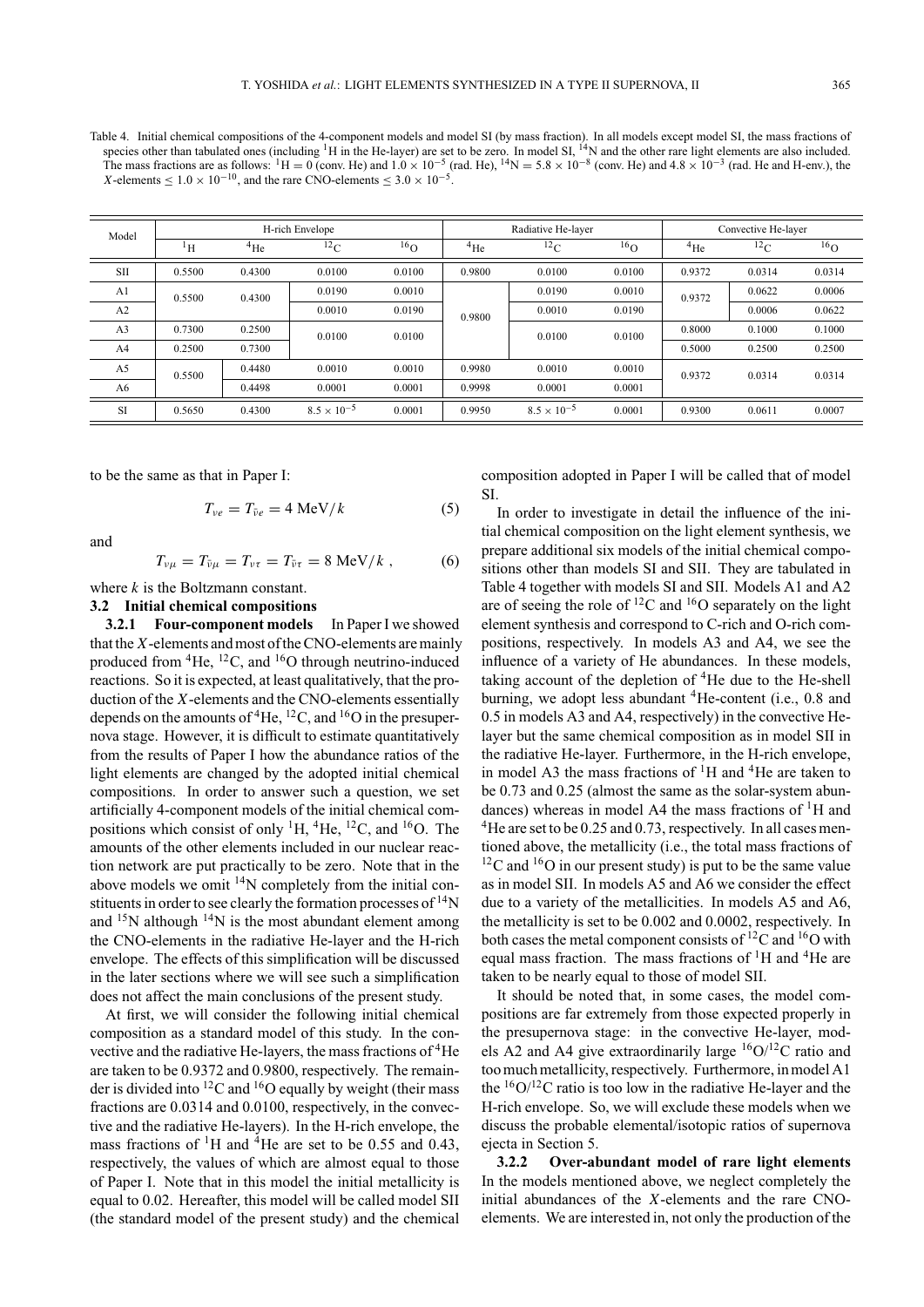|                 | Radiative<br>Convective He-layer<br>He-layer                                                                                                                                                                                                                      |                                                                                    |                                                                                                                                                                     | H-rich envelope |                                       |                                                 |                                                          |  |                                |
|-----------------|-------------------------------------------------------------------------------------------------------------------------------------------------------------------------------------------------------------------------------------------------------------------|------------------------------------------------------------------------------------|---------------------------------------------------------------------------------------------------------------------------------------------------------------------|-----------------|---------------------------------------|-------------------------------------------------|----------------------------------------------------------|--|--------------------------------|
| $Mr/M_{\odot}$  | 4.2<br>4.0<br>4.4<br>$4.6$ $4.8$<br>5.0                                                                                                                                                                                                                           | 5.6                                                                                | 6.0                                                                                                                                                                 | 6.5             | 7.0                                   | 8.0                                             | 9.0                                                      |  | 10.0                           |
| 6Li             | ${}^{9}Be(p,\alpha)$ <sup>6</sup> Li<br>${}^{2}H(\alpha,\gamma)^{6}Li$                                                                                                                                                                                            |                                                                                    |                                                                                                                                                                     |                 |                                       |                                                 |                                                          |  |                                |
|                 | <sup>6</sup> Li( $\alpha$ , $\gamma$ <sup>10</sup> B, <sup>6</sup> Li( $p$ , $\alpha$ ) <sup>3</sup> He                                                                                                                                                           |                                                                                    | ${}^6\text{Li}(p,\alpha){}^3\text{He}$                                                                                                                              |                 |                                       |                                                 |                                                          |  |                                |
| $^7Li$          | <sup>4</sup> He(v, v'n) <sup>3</sup> He( $\alpha$ , $\gamma$ <sup>7</sup> Be(n, p) <sup>7</sup> Li                                                                                                                                                                | ${}^{4}$ He(v, v'p) <sup>3</sup> H( $\alpha$ , $\gamma$ <sup>7</sup> Li            | ${}^{10}B(p,\alpha)$ <sup>7</sup> Be<br>${}^{3}\text{He}(\alpha, \gamma) {}^{7}\text{Be}(e^{\cdot}, \nu_{c}) {}^{7}\text{Lj}$<br>$12C(v,v'n\alpha)$ <sup>7</sup> Be |                 |                                       |                                                 |                                                          |  |                                |
|                 | $^7$ Be( $\alpha$ $\gamma$ <sup>11</sup> $\zeta$<br>$^7Li(\alpha, \gamma)^{11}B$                                                                                                                                                                                  | $\int$ Li(p, $\alpha \gamma$ <sup>4</sup> He                                       |                                                                                                                                                                     |                 |                                       |                                                 |                                                          |  |                                |
| <sup>9</sup> Be | ${}^{12}C(v, v' 3$ He) <sup>9</sup> Be                                                                                                                                                                                                                            |                                                                                    | ${}^{12}C(v, v' 3$ He) <sup>9</sup> Be                                                                                                                              |                 |                                       |                                                 |                                                          |  |                                |
|                 | ${}^{9}Be(\alpha, n)$ <sup>12</sup> C, ${}^{9}Be(p, \alpha)$ <sup>6</sup> Li, ${}^{9}Be(p, \alpha\alpha)$ <sup>2</sup> H                                                                                                                                          |                                                                                    |                                                                                                                                                                     |                 |                                       |                                                 | $^{9}Be(p,\alpha)^{6}Li$ , $^{9}Be(p,\alpha\alpha)^{2}H$ |  |                                |
| $^{10}B$        |                                                                                                                                                                                                                                                                   |                                                                                    | ${}^{12}C(\nu, \nu'np)$ <sup>10</sup> B                                                                                                                             |                 |                                       |                                                 |                                                          |  |                                |
|                 | $^{10}B(p,\alpha)^7Be$<br>${}^{10}B(\alpha,p){}^{13}C$                                                                                                                                                                                                            | ${}^{10}B(n,\alpha)^7Li$                                                           |                                                                                                                                                                     |                 |                                       | ${}^{10}B(p,\alpha)$ <sup>7</sup> Be            |                                                          |  |                                |
| $^{11}B$        | ${}^{12}{\rm C}(\nu,\nu'p){}^{11}{\rm B},\, {}^{12}{\rm C}(\nu,\nu'n){}^{11}{\rm C}(\mathit{e}^{+}\nu_{\mathrm{e}}){}^{11}{\rm B}$<br>${}^{12}C(v, v'n)$ <sup>11</sup> C(e <sup>+</sup> v,)or(n,p) <sup>11</sup> B, <sup>7</sup> Li( $\alpha$ ,y <sup>11</sup> B) |                                                                                    |                                                                                                                                                                     |                 |                                       |                                                 |                                                          |  |                                |
|                 | ${}^{11}B(\alpha,n)$ <sup>14</sup> N                                                                                                                                                                                                                              |                                                                                    | $^{11}B(p,\alpha\alpha)^4$ He                                                                                                                                       |                 |                                       |                                                 |                                                          |  |                                |
| ${}^{13}C$      | ${}^{12}C(p, \gamma) {}^{13}N(e^+\nu)$ or(n,p) ${}^{13}C$                                                                                                                                                                                                         | ${}^{12}C(n, \gamma) {}^{13}C$                                                     |                                                                                                                                                                     |                 |                                       |                                                 | ${}^{12}C(p, \gamma) {}^{13}N(_{,}e^{+}V_{e}) {}^{13}C$  |  | ${}^{12}C(n, \gamma) {}^{13}C$ |
|                 | ${}^{13}C(\alpha, n) {}^{16}O$                                                                                                                                                                                                                                    |                                                                                    |                                                                                                                                                                     |                 |                                       |                                                 |                                                          |  |                                |
| $^{14}N$        | $^{11}B(\alpha,n)^{14}N$                                                                                                                                                                                                                                          |                                                                                    | ${}^{17}O(n,\alpha){}^{14}C(.e^-\nu_e){}^{14}N$                                                                                                                     |                 | ${}^{13}C(p, \gamma)$ <sup>14</sup> N |                                                 |                                                          |  |                                |
|                 |                                                                                                                                                                                                                                                                   |                                                                                    |                                                                                                                                                                     |                 |                                       |                                                 |                                                          |  |                                |
| $^{15}N$        | $14N(\alpha, \gamma)$ <sup>18</sup> F(n, $\alpha)$ <sup>15</sup> N                                                                                                                                                                                                |                                                                                    | ${}^{16}O(v, v'p)$ <sup>15</sup> N                                                                                                                                  |                 |                                       |                                                 |                                                          |  |                                |
|                 | $^{15}{\rm N}(p,\alpha)^{12}{\rm C}$                                                                                                                                                                                                                              |                                                                                    |                                                                                                                                                                     |                 | $^{15}N(p,\alpha)^{12}C$              |                                                 |                                                          |  |                                |
|                 | ${}^{16}O(n, \gamma) {}^{17}O$                                                                                                                                                                                                                                    | ${}^{16}O(p, \gamma) {}^{17}F(.e^+v_e) {}^{17}O$<br>${}^{16}O(n, \gamma) {}^{17}O$ |                                                                                                                                                                     |                 |                                       |                                                 |                                                          |  |                                |
| $^{17}O$        |                                                                                                                                                                                                                                                                   |                                                                                    |                                                                                                                                                                     |                 |                                       |                                                 |                                                          |  |                                |
|                 | $^{14}N(\alpha, \gamma)^{18}F(n, p)$ or(, $e^+v_e$ ) <sup>18</sup> Q                                                                                                                                                                                              | ${}^{17}O(n, \gamma) {}^{18}O$                                                     |                                                                                                                                                                     |                 |                                       | ${}^{17}O(p, \gamma) {}^{18}F(e^+v_e) {}^{18}O$ |                                                          |  |                                |
| $^{18}$ O       |                                                                                                                                                                                                                                                                   |                                                                                    |                                                                                                                                                                     |                 |                                       |                                                 |                                                          |  |                                |

Table 5. Typical key reactions of light element synthesis in model SII. The upper and lower columns show the formation and decomposition reactions, respectively. Empty columns mean that there are no appreciable formation (or decomposition) processes.

light elements from  ${}^{4}$ He,  ${}^{12}$ C, and  ${}^{16}$ O, but also the destruction of these rare elements which have been formed through other processes and existed just before the supernova explosion. So we make a simulation in the alternative and artificial case where the initial amounts of the *X*-elements and the rare CNO-elements are set to be  $1 \times 10^{-10}$  and  $1 \times 10^{-6}$ . respectively, in all mass coordinates (such a model is called "model B"). The four major components, i.e.,  ${}^{1}H$ ,  ${}^{4}He$ ,  ${}^{12}C$ , and 16O, are fixed to be the same as in model SII.

#### **4. Numerical Results**

# **4.1 General features of the light element production**

At first, we will see, in brief, the general features of element synthesis due to the 4-component model, comparing the produced amounts of the light elements between models SI and SII. The initial chemical compositions of main constituents of models SI and SII are shown in Table 4; in short, differences among the two models are summarized as (1) in the convective He-layer  ${}^{12}C/{}^{16}O$  (by weight) are equal to 1 and about 100 in models SII and SI, respectively, (2) in the radiative He-layer and the H-rich envelope, the mass fractions of  ${}^{12}$ C and  ${}^{16}$ O in model SII are about 100 times as large as those of model SI, and (3) there exist initially no *X*-elements and rare CNO-elements in model SII.

Distributions of the mass fractions of the *X*-elements and the CNO-elements are presented in Figs. 1(a) and (b), respectively. Main production and decomposition processes of the *X*-elements and the CNO-elements in model SII are tabulated in Table 5. The comparison between models SI and SII suggests the following interesting points which are important to our later arguments. That is,

- (1) Roughly speaking, the light elements are classified into three groups, i.e., (a) <sup>6</sup>Li, <sup>7</sup>Li, <sup>9</sup>Be, <sup>14</sup>N, and <sup>18</sup>O, (b)  $^{10}$ B,  $^{11}$ B, and  $^{13}$ C, and (c)  $^{15}$ N and  $^{17}$ O. The produced amounts of elements of groups (a), (b), and (c) are mainly determined by the contents of  ${}^{4}$ He,  ${}^{12}$ C, and <sup>16</sup>O, respectively.
- (2) About  $^{10}$ B and  $^{15}$ N, another production channel opens possibly if there exist appreciable amounts of  $\rm ^{14}N$  and  $18$ O in the presupernova stage, respectively (see also Section 5.4 for  ${}^{15}$ N).
- (3) In the radiative He-layer and the H-rich envelope, the final abundances of the CNO-elements are essentially governed by the initial chemical composition in a sense that pre-existing elements survive as they were.

Hereafter we will compare the results of the two models more precisely and we will confirm the above conjectures in the later subsections.

In the convective He-layer, the amounts of the *X*-elements in model SII are very similar to those in model SI; the final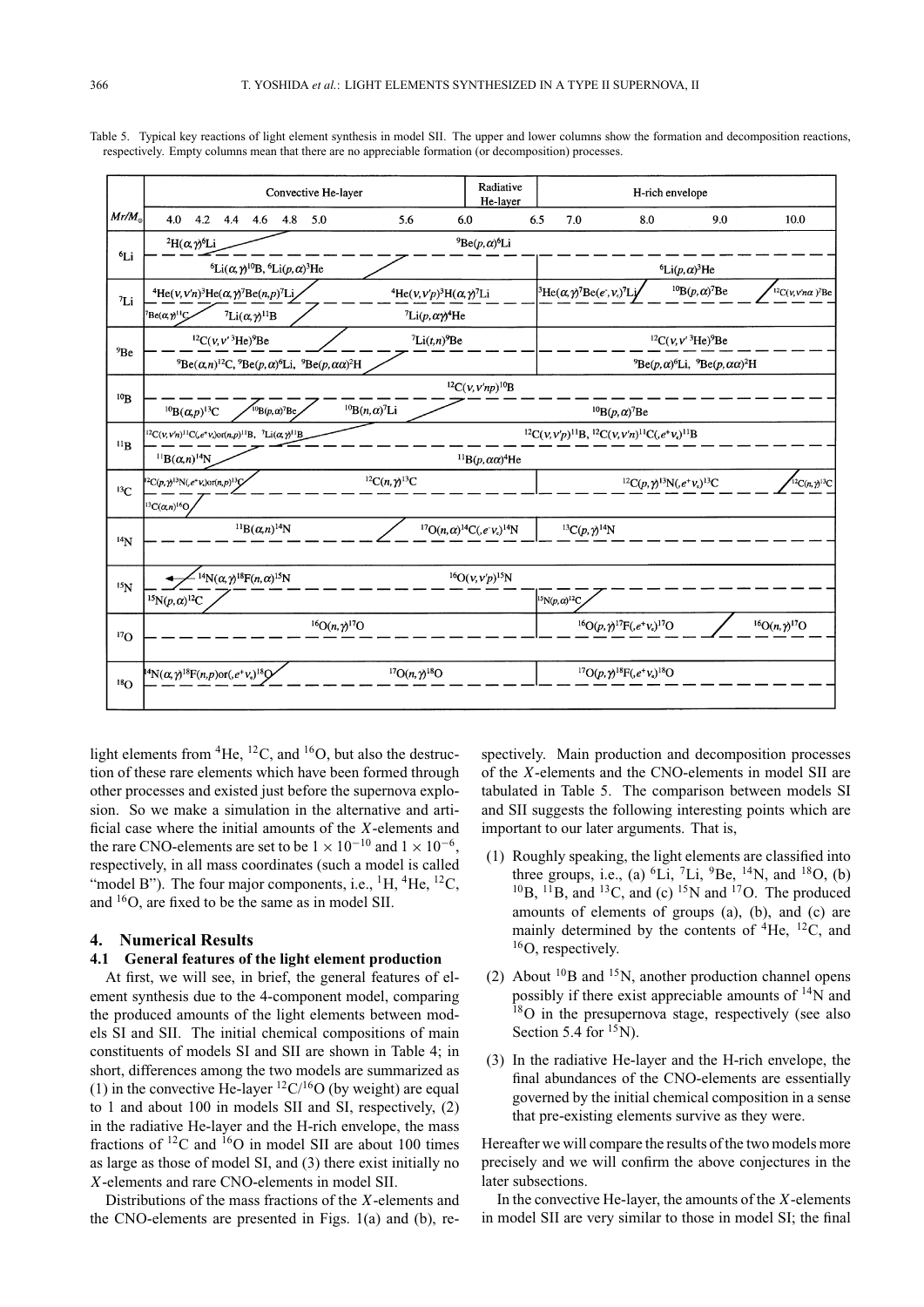abundances of  ${}^{6}$ Li,  ${}^{7}$ Li, and  ${}^{9}$ Be are quite the same between the two models as long as the mass fractions are larger than the level of  $1 \times 10^{-14}$ . For <sup>10</sup>B and <sup>11</sup>B, the mass fractions are lower than those in model SI by a factor of about two, in accordance with the abundance ratio of 12C between the two models.

In the H-rich envelope, the amounts of  ${}^{6}Li$ ,  ${}^{7}Li$ , and  ${}^{9}Be$ in model SII are also similar to those in model SI except the <sup>7</sup>Li-abundance in the outer region (i.e.,  $M_r \gtrsim 9.0 M_{\odot}$ ) which, in the case of model SI, is mainly governed by the initial abundance (the initial amount of  ${}^{7}Li$  is about 2 × 10<sup>-11</sup> in model SI). The amount of  $^{11}B$  is remarkably different among the two models: the abundance in model SII is two orders of magnitude larger than that in model SI (also in the radiative He-layer). The large amount of  ${}^{12}C$  in model SII, about two orders of magnitude larger than that in model SI, brings about this difference (note that  $^{11}B$  is commonly formed from  $^{12}C$ through the *v*-processes in both models). It is interesting to note that, although the amounts of  $10B$  are quite similar between models SI and SII, the production process is different. In the case of model SII,  $^{10}B$  is produced through <sup>12</sup>C(*v*,  $v'np$ )<sup>10</sup>B because of the large amount of <sup>12</sup>C and no initial amount of  $14$ N. In the case of model SI,  $10$ B is produced through  ${}^{14}N(\nu, \nu'\alpha) {}^{10}B$  since  ${}^{14}N$  is abundant.

In the radiative He-layer, the abundances of  ${}^{6}Li$  and  ${}^{9}Be$ 

are different between the two models in contrast to the case of the H-rich envelope; the difference comes from the fact that, in model SII, they are scarcely decomposed because there are no protons initially (see table 3 in Paper I). The abundance behavior of the other *X*-elements are similar to those in the H-rich envelope.

Distributions of the amounts of the CNO-elements are different between models SI and SII. Difference in 12C- and 16O-abundances observed in all regions is due, simply, to the adopted initial abundances because, as shown in Paper I, they are neither formed nor decomposed appreciably during the supernova explosion. In the convective He-layer, the final abundances of  ${}^{13}C$  and  ${}^{15}N$  are similar, within one order of magnitude or so, to those of model SI. The initial abundances of these isotopes adopted in model SI are below the level of  $1 \times 10^{-8}$  which is comparable to or lower than that of the explosive production and, hence, we cannot see an appreciable difference between the two models. The distribution of the 17O abundance behaves also similarly to that in Paper I but the abundance strongly reflects that of <sup>16</sup>O. On the other hand, for  $14$ N and  $18$ O the abundance patterns are quite different; this is due, mainly, to the fact that the initial abundances govern essentially the final abundances in model SI. In the case of model SII, the abundances in the innermost region are comparable to those of model SI but decrease abruptly



 $10$ Number ratio of 10 B to 12 C  $10$  $10$  $10^{-1}$  $10<sup>-1</sup>$  $(a)$  $10$  $3.5$  $\overline{4}$  $4.5 \t5 \t5.5$ 6 6.57 8 9  $10$ 11 12  $Mr / M_{\odot}$  $10$ Number ratio of <sup>11</sup> B to <sup>12</sup> C  $10$  $10$  $10$  $10<sup>1</sup>$  $(b)$  $10$  $3.5$  $\overline{4}$ 4.5 5 5.5 6 6.57 8 9 10 11 12  $Mr / M_{\odot}$ 

Fig. 2. Distributions of the final mass fraction of <sup>13</sup>C (panel(a)) and the number ratio of <sup>13</sup>C to <sup>12</sup>C (panel(b)). In panel (a), some lines overlap each other: models SII, A5, and A6 in the convective He-layer and models SII, A3, and A4 in the radiative He-layer. In panel (b), the shaded regions show  ${}^{13}C/{}^{12}C$  ratio in most models which give the similar results. Exceptional curves are labeled model names.

Fig. 3. Distributions of the number ratio of  ${}^{10}B$  to  ${}^{12}C$  (panel(a)) and that of  $^{11}$ B to  $^{12}$ C (panel(b)). The shaded regions show the ratios in most models which give the similar results. In the exceptional cases, we show curves independently.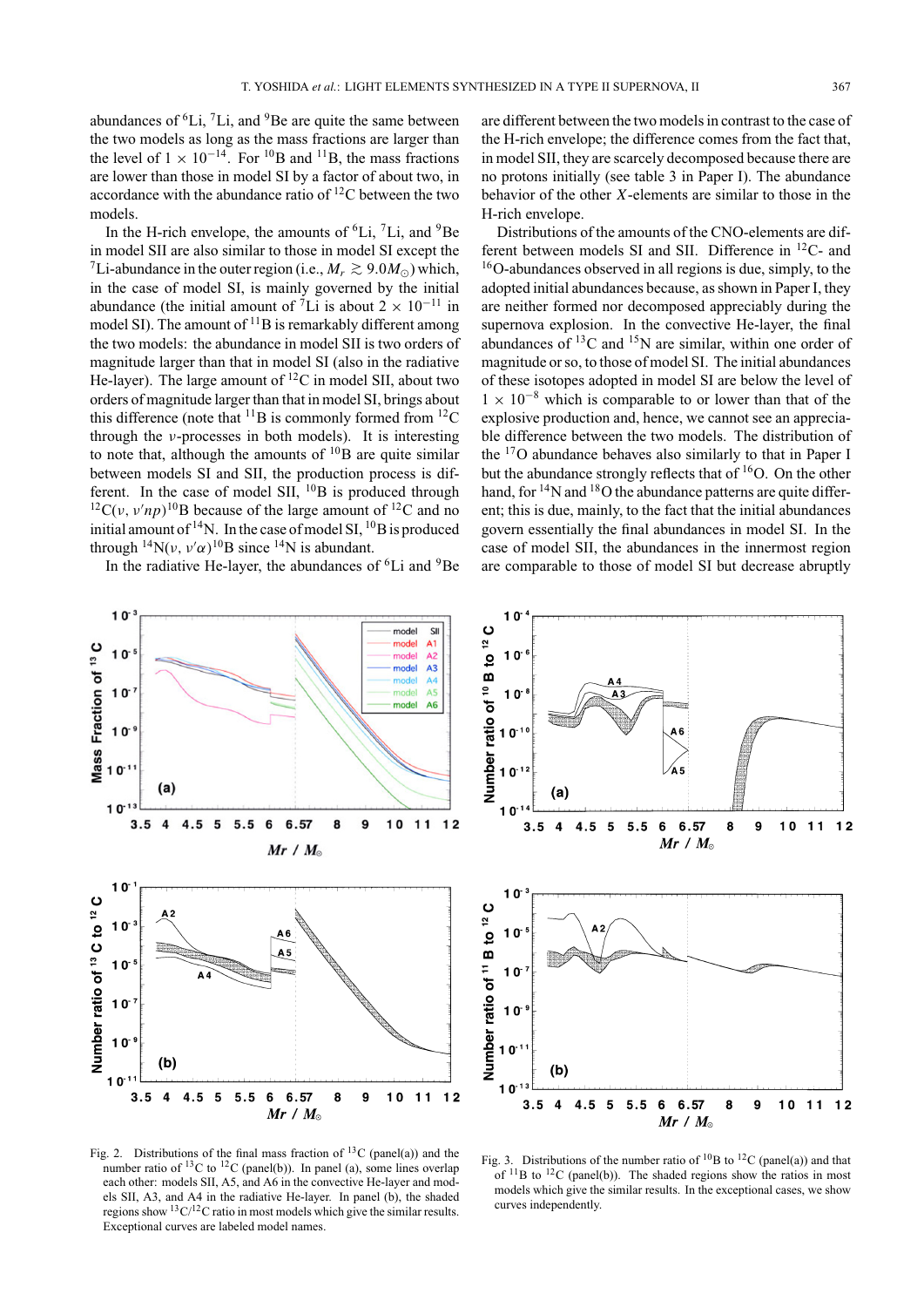with an increase in  $M_r$ . This behavior is brought about by large temperature dependence of their  $\alpha$ -capture production processes (see Table 5).

In the radiative He-layer and the H-rich envelope, the abundance patterns of the rare CNO-elements are different between the two models, SI and SII. This is because, in model SI, these elements are scarcely produced during the supernova explosion and their final abundances are almost determined by their initial abundances. In the H-rich envelope, the CNO-elements are produced only in the inner region. The maximum amounts of  $^{13}$ C and  $^{17}$ O, of which seed nuclei are <sup>12</sup>C and <sup>16</sup>O, respectively, are larger than that in model SI. This is simply because the amounts of  ${}^{12}C$  and 16O are larger than those in model SI by a factor of 100. Heavy nitrogen,  $^{15}N$ , is produced from  $^{16}O$  through the *v*process in this case but from 14N in model SI, so that the abundance pattern differs from each other. In model SII,  $^{14}$ N and  $^{18}$ O are hardly produced because their parent nuclei,  $^{13}$ C and 17O, are much less compared with the case of model SI.

# **4.2 Sensitivity to the initial compositions**

**4.2.1** <sup>13</sup> $\mathbf{C}$  As an example, we will first see how the amount of 13C depends on the adopted abundances of the major four components. The distributions of the final mass fractions of 13C are illustrated in Fig. 2(a) for all models. In most part of the convective He-layer, we see the similar distributions of the final  $^{13}$ C in all models other than model A2. In the case of model A2, the amount of  $^{13}$ C is smaller than that of the others by a factor of 40. As seen from Table 5, <sup>13</sup>C is formed through  $(n, \gamma)$ -reaction of <sup>12</sup>C. Almost all of neutrons are produced from 4He through the ν-process and consumed by  ${}^{12}C$  and  ${}^{16}O$  with a similar probability per nucleus in the temperature range of the convective He-layer. Hence, the amount of  ${}^{13}C$  is nearly proportional to the number ratio of  ${}^{12}C$  to  ${}^{12}C+{}^{16}O$ . In model A2 where the ratio of  ${}^{12}C/({}^{12}C+{}^{16}O)$  is very small compared with those of the other models, the resultant abundance of  ${}^{13}C$  is very small.

In the radiative He-layer, the maximum and minimum amounts of 13C are seen in models A1 and A2, respectively. Among models SII, A1, and A2, the total amount of  ${}^{12}C$  and  $16$ O is identical, so that the production of  $13$ C is governed by the  $12C/16O$  ratio, as in the case of the convective He-layer, i.e., the large  ${}^{12}$ C/<sup>16</sup>O ratio brings out the large amount of  $13C$ , and vice versa. In models A5 and A6, an appreciable amount of  ${}^{13}C$  is produced in spite of the low metallicity because of the small abundances of neutron poisons,  ${}^{12}C$  and <sup>16</sup>O. In the H-rich envelope, <sup>13</sup>C is simply produced through <sup>12</sup>C(*p*,  $\gamma$ <sup>13</sup>N(,  $e^+v_e$ )<sup>13</sup>C and its amount is roughly proportional to those of  ${}^{12}C$  and protons. So, the largest amount of <sup>13</sup>C is formed in model A1 and the smallest in model A6.

In Fig. 2(b), we show the distribution of the number of  $^{13}C$ normalized by that of its parent isotope,  $^{12}$ C. The shaded regions show the  ${}^{13}C/{}^{12}C$  ratio in most models which give the similar results, whereas the curves present those of the exceptional cases (the following figures are also illustrated by the same manner). Note that the widths of the shaded regions are confined within a factor of 3 or so. This means that the amount of <sup>13</sup>C is almost scaled by that of <sup>12</sup>C as conjectured in the first item in the second paragraph of Section 4.1. It should be also noted that the ratios,  ${}^{13}C/{}^{4}He$  and  ${}^{13}C/{}^{16}O$ , scatter widely from two to four orders of magnitude. In

model A2 where the 12C content is as low as 0.0006 in the convective He-layer, the  $^{13}C/^{12}C$  ratio becomes large in the innermost region. In the radiative He-layer,  ${}^{13}C/{}^{12}C$  ratio is larger by a factor of 3 to 30 in models A5 and A6. The reasons are mentioned earlier. In the H-rich envelope,  ${}^{13}C/{}^{12}C$  ratio scarcely depends on initial chemical composition among all models; only difference attributes to the amount of protons and is only within a factor of  $3 \approx 0.73/0.25$ .

**4.2.2** <sup>10</sup>**B and** <sup>11</sup>**B** The amounts of boron isotopes are also scaled well by that of <sup>12</sup>C. The distributions of  $1^{10}B/12C$ and  $^{11}B/^{12}C$  are presented in Figs. 3(a) and (b), respectively. We see that both ratios are insensitive to the initial chemical compositions as in the case of  ${}^{13}C/{}^{12}C$  ratio except a few models.

In the He-layer, the band width of the  ${}^{10}B/{}^{12}C$  ratio is small (within one order of magnitude). This is due to the fact that <sup>10</sup>B is mainly produced through <sup>12</sup>C( $v, v'np$ <sup>10</sup>B and decomposed by the neutrons with the similar number density. In models A3 and A4 where both  $^{12}$ C and  $^{16}$ O, which are poison to neutrons, are very abundant in the convective He-layer, <sup>10</sup>B decomposition is less effective and the resultant <sup>10</sup>B/<sup>12</sup>C ratio becomes large. On the contrary,  ${}^{10}B$  is decomposed by neutrons more effectively in the radiative He-layer in the case of the low metallicity models (models A5 and A6). In the H-rich envelope,  $^{10}$ B is decomposed completely by protons in the inner region but not in the outer region ( $M_r \gtrsim 10 M_{\odot}$ ). Hence, the abundance of  ${}^{10}B$  is determined by that of  ${}^{12}C$ .

In the case of  $11B$ , the behavior is somewhat different from the case of  $10B$ . In the H-rich envelope, there is no difference from model to model. In the inner part of the H-rich envelope,  $^{11}$ B remains as the daughter isotope of  $^{11}$ C produced from  ${}^{12}C(v, v'n)$ <sup>11</sup>C and in the outer part <sup>11</sup>B is produced directly from  $^{12}$ C through the *ν*-process. In the He-layer, even if  $^{12}$ C and  $^{16}$ O are very rich (models A3 and A4), the effect is small because  ${}^{11}B$  and  ${}^{11}C$  are not so decomposed by neutrons. The variety of the ratios is within a factor of about 6. Only in the case of model A2 where  ${}^{12}C$  is less abundant in the convective He-layer, we see a large excess of the  $11B/12C$  ratio. This is due to the fact that, since the abundance of 12C is small, contribution of another production sequence  ${}^{3}H(\alpha, \gamma)^{7}Li(\alpha, \gamma)^{11}B$  becomes important. In evaluating probable ratio of  $^{11}B/^{12}C$  in Section 5.2, we will exclude the result of model A2.

**4.2.3** <sup>15</sup>**N** and <sup>17</sup>**O** Now, we consider the species of which parent isotope is  ${}^{16}O$ . The distribution of the number ratio of  $15N$  to  $16$ O is presented in Fig. 4(a). Except the innermost regions of the He-layer and the H-rich envelope,  $15N/16O$  ratio is almost independent of the initial chemical composition. As seen from Table 5, in almost all region <sup>15</sup>N is produced through <sup>16</sup>O( $v$ ,  $v'p$ )<sup>15</sup>N and is not decomposed. In the innermost regions of the He-layer and of the H-rich envelope, the ratio of  $15N/16O$  depends, more or less, on the initial composition since the decomposition reaction, <sup>15</sup>N( $p, \alpha$ )<sup>12</sup>C becomes effective. The effect of decomposition is seen apparently for the  ${}^{12}$ C-poor model (model A2) because protons are mainly captured by  ${}^{12}C$ .

The ratio of  $17O/16O$  is illustrated in Fig. 4(b). The ratio is confined within a factor of about 10 in the convective Helayer except model A4. In the H-rich envelope, the  $^{16}O/^{17}O$ ratio scarcely depends on the initial chemical compositions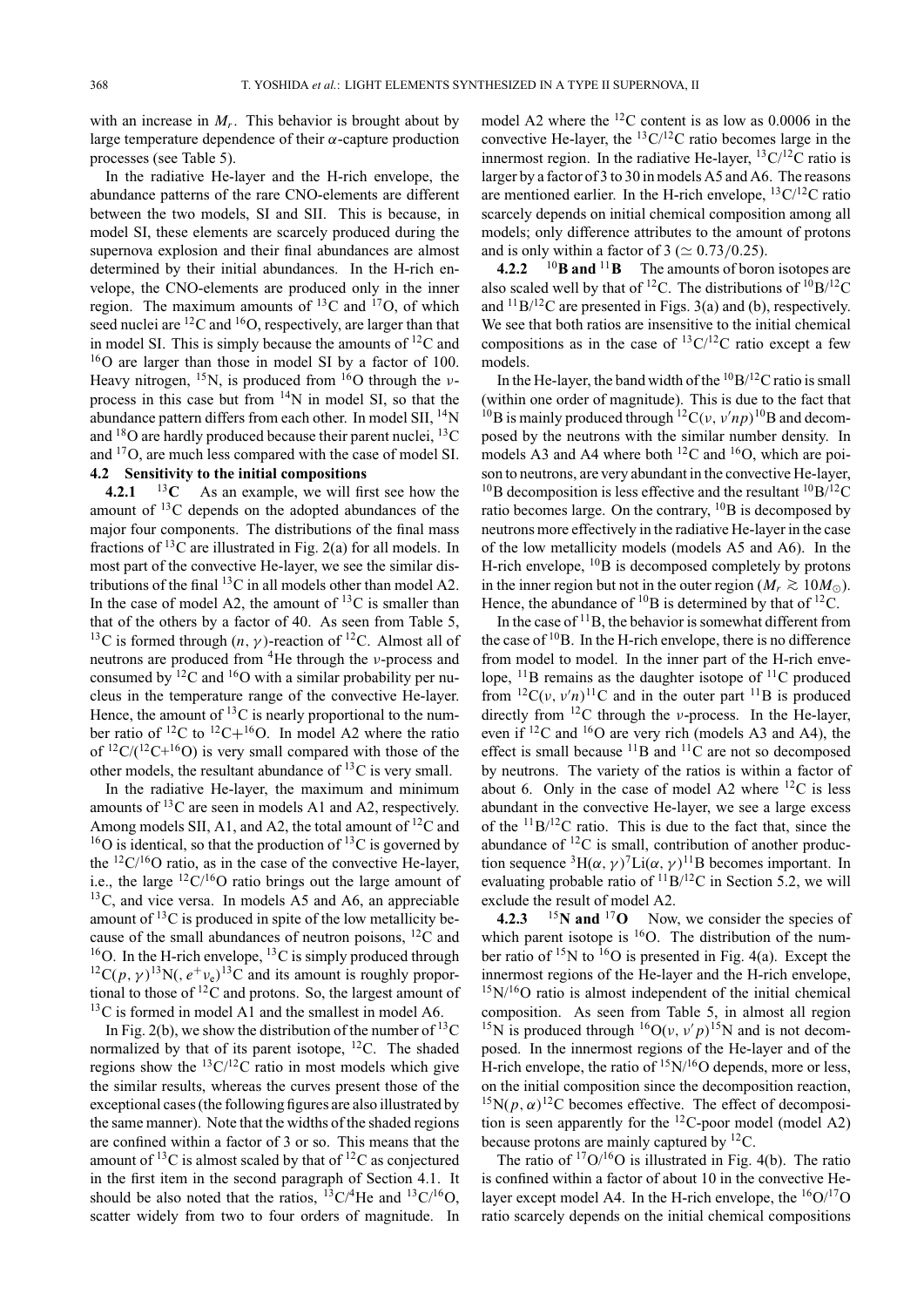



Fig. 4. As same as Fig. 3, but for the number ratio of  $^{15}N$  to  $^{16}O$  (panel(a)) and that of  ${}^{17}O$  to  ${}^{16}O$  (panel(b)).

since  $^{17}$ O is produced from  $^{16}$ O without an appreciable decomposition. The behavior of the  $17O/16O$  ratio, shown in Fig. 4(b), is very similar to the  ${}^{13}C/{}^{12}C$  ratio illustrated in Fig. 2(b) in a sense that the lack of the parent isotope brings about the high ratio. In model A1 where the  $^{16}$ O content is as low as 0.0006, the  $17O/16O$  ratio becomes large in the innermost region of the convective He-layer (note that the upper edge of the shaded band comes from model A1). Similarly, in the radiative He-layer, the  $17O/16O$  ratio becomes also large by a factor of 6 and of 60 in models A5 and A6 (the low metallicity models), respectively.

**4.2.4** <sup>14</sup>**N** and<sup>18</sup>**O** As seen from Table 5, both <sup>14</sup>N and <sup>18</sup>O are produced from different parent isotopes (through different types of nuclear reactions) owing to the internal mass coordinate, *Mr*. So, their abundances are not always scaled thoroughly by any of the major constituents over the whole regions of *Mr*. Nevertheless, it is reasonable to normalize their abundances by that of <sup>4</sup>He because they are formed from <sup>4</sup>He originally with a good productivity in the innermost region of the He-layer.

The distribution of the  $^{14}N/^{4}$ He ratio is shown in Fig. 5(a). An appreciable amount of  $^{14}N$  is produced only in the inner region where  $M_r \leq 5.0 M_{\odot}$  (see also Fig. 1(b)) and, in such a region, the  $14N/4$ He ratio is confined within a small region (note that <sup>14</sup>N is mainly produced through <sup>11</sup>B( $\alpha$ , *n*)<sup>14</sup>N). On the contrary, in the outer region of the He-layer where  $M_r \approx 5.0 M_{\odot}$ , <sup>14</sup>N is less abundant and the <sup>14</sup>N/<sup>4</sup>He ratio scatters widely owing to the adopted initial composition;

Fig. 5. As same as Fig. 3, but for the number ratio of  $^{14}N$  to  $^{4}$ He (panel(a)) and that of  ${}^{18}O$  to  ${}^{4}He$  (panel(b)).

since the temperature during the explosion does not become high enough to proceed  $\alpha$ -capture reaction, <sup>14</sup>N is produced through  ${}^{17}O(n, \alpha)$ <sup>14</sup>C in place of  ${}^{11}B(\alpha, n)$ <sup>14</sup>N. In the H-rich envelope, <sup>14</sup>N is produced through <sup>12</sup>C(*p*,  $\gamma$ )<sup>13</sup>N(,  $e^+v_e$ )<sup>13</sup>C  $(p, \gamma)^{14}$ N and the range of the <sup>14</sup>N/<sup>4</sup>He ratio naturally becomes large owing to the difference of the 12C content.

The distribution of the  ${}^{18}O/{}^{4}He$  ratio, shown in Fig. 5(b), behaves very similarly to the case of the 14N/4He ratio. In the inner region of the He-layer where  $M_r \lesssim 4.7 M_{\odot}$ , <sup>18</sup>O is abundant and is scaled well by <sup>4</sup>He. In the outer He-layer and in the H-rich envelope,  ${}^{18}O$  is produced from  ${}^{16}O$  through two *n*-captures and two *p*-captures, respectively. As a result,  $18$ O is less abundant in such regions and the  $18$ O/<sup>4</sup>He ratio varies over a wide range owing to the  $\rm ^{16}O$ -content.

**4.2.5** <sup>6</sup>**Li,** <sup>7</sup>**Li, and** <sup>9</sup>**Be** Finally, we present distributions of the numbers of  ${}^{6}$ Li,  ${}^{7}$ Li, and  ${}^{9}$ Be normalized by the <sup>4</sup>He content in Fig. 6. In the He-layer, the  $\frac{7 \text{Li}}{4 \text{He}}$  ratio is insensitive to the initial chemical compositions; the ratio is confined within a factor of 2 or so. As seen from Table 5, the production path of <sup>7</sup>Li is <sup>3</sup>He( $\alpha$ ,  $\gamma$ )<sup>7</sup>Be( $n$ ,  $p$ )<sup>7</sup>Li( $\alpha$ ,  $\gamma$ )<sup>11</sup>B in the inner region of the He-layer. In most models, the amounts of 4He and neutrons are almost identical, so that the final 7Li/4He ratio scarcely changes in these models. In models A3 and A4 with the abundant  ${}^{12}$ C content, the number of neutrons decreases and 7Be is left as it is. In the outer region of the He-layer where  $M_r \gtrsim 5.4 M_{\odot}$ , <sup>7</sup>Li/<sup>4</sup>He ratio is determined uniquely irrelevant to the adopted model. In this region,  ${}^{7}Li$  is produced from  ${}^{4}He$  and  ${}^{3}H$  through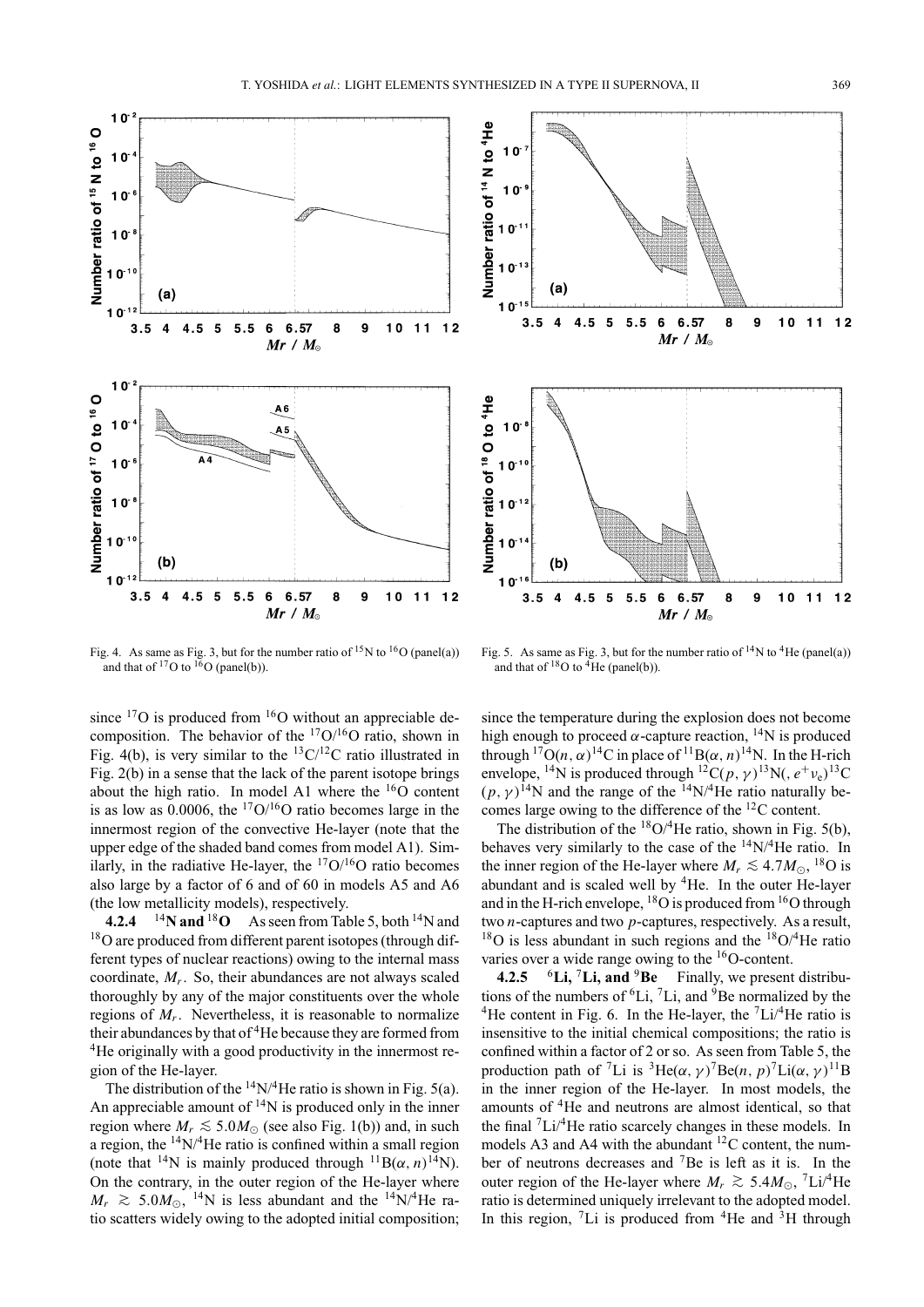<sup>4</sup>He(*v*,  $v'p$ )<sup>3</sup>H( $\alpha$ ,  $\gamma$ )<sup>7</sup>Li and is not decomposed. In the inner region of the H-rich envelope where  $M_r \lesssim 7.6 M_{\odot}$ , the variety of 7Li/4He is relatively small but becomes large in the outer region. In the outer region  ${}^{7}$ Li is produced from  ${}^{12}$ C mainly during the *ν*-process stage. As a result, the  ${}^{7}Li/{}^{12}C$ ratio is confined within a factor of 3.

For <sup>6</sup>Li and <sup>9</sup>Be, their ratios to <sup>4</sup>He scatters very widely in most of region but not in the middle region (5.4 $M_{\odot} \leq M_r \leq$  6.5 $M_{\odot}$ ) where they are abundant (the ratios are confined within a factor of 6 or so). In the middle region,  $9Be$  is produced from <sup>7</sup>Li through <sup>7</sup>Li( $t$ ,  $n$ )<sup>9</sup>Be and <sup>6</sup>Li is produced through  ${}^{9}$ Be( $p, \alpha$ )<sup>6</sup>Li. Or, more explicitly, they are produced from  ${}^{4}$ He originally (see Table 5). In the other regions,  ${}^{9}$ Be is produced from <sup>12</sup>C, so that it is natural that both  ${}^{9}Be/{}^{4}He$  and  ${}^{6}$ Li/ ${}^{4}$ He ratios have large varieties due to the initial chemical composition. However, it is not so important because of their extremely small amounts.

### **4.3 Decomposition of the light elements**

It is also interesting to see the decomposition process of the light elements which would exist in the presupernova stage. As mentioned in Section 3.2.2, we put  $1 \times 10^{-6}$  and  $1 \times 10^{-10}$ as the initial mass fractions of the rare CNO-elements and the *X*-elements, respectively, keeping the amounts of the four major elements of model SII (such a model is called model B). The final mass fractions of the *X*-elements in model B are presented in Fig. 7(a). In the convective Helayer, the *X*-elements, which exist initially, are decomposed or hidden completely by those produced during the explosion. In fact, the distribution of the final mass fractions of the *X*-elements in the convective He-layer is almost same as those in model SII (compare with Fig. 1(a)). In the radiative He-layer, a small part of initially existing  ${}^{6}$ Li and  ${}^{9}$ Be can survive against  $(p, \alpha)$ -reactions. In the H-rich envelope, only <sup>7</sup>Be and <sup>11</sup>C, both of which are *p*-rich unstable elements, are newly produced and remain against *p*-capture process. However, all of the stable  $X$ -elements (except  $^{11}B$ ) are not formed through the ν-process but decomposed effectively owing to the shock heating. For  $^{11}B$ , we can see from Fig. 7(a) that a



Fig. 6. Distributions of the number ratios of  ${}^{6}Li$ ,  ${}^{7}Li$ , and  ${}^{9}Be$  to  ${}^{4}He$ . Dark shaded regions, medial shaded regions, and light shaded regions show  $6Li^{4}He$ ,  $7Li^{4}He$ , and  $9Be^{4}He$  ratios in most models, respectively. A curve labeled A2 is of  ${}^{9}Be/{}^{4}He$  ratio.



Fig. 7. Distributions of the final abundances of the *X*-elements (panel(a)) and the CNO-elements (panel (b)) in model B. In panel(a) dashed line denotes the fraction of survival  $11\text{B}$  of the shock heating.

small amount of  $^{11}B$  is produced through the *v*-process. In other words, for the  $X$ -elements (except  $^{11}B$ ) the distribution curves in the H-rich envelope mean the fractions of survival of the shock heating; in the inner region they are completely decomposed and in the outer region ( $M_r$  ≥ 12 $M_{\odot}$ ) they can survive and keep their initial compositions in the presupernova stage. For the later convenience, we also show the survival fraction of  $^{11}$ B by dashed line in Fig. 7(a), which is obtained from a numerical calculation without the ν-process.

The distributions of the final mass fractions of the CNOelements are shown in Fig. 7(b). In the innermost region of the convective He-layer, only  $^{15}N$  is decomposed through <sup>15</sup>N( $p, \alpha$ )<sup>12</sup>C. The other isotopes are produced and reach the abundance level in model SII. In the outer region where *M<sub>r</sub>*  $\gtrsim$  4.5*M*<sub>⊙</sub> (including the radiative He-layer), all of the CNO-elements conserve their initial abundances. In the Hrich envelope,  $^{15}$ N and  $^{18}$ O are decomposed in the narrow region inner than 7.2  $M_{\odot}$ . When the CNO-cycle is in quasisteady state, both  $15N/14N$  and  $18O/16O$  ratios are quite small, since <sup>15</sup>N( $p, \alpha$ )<sup>12</sup>C and <sup>18</sup>O( $p, \alpha$ )<sup>15</sup>N have relatively large cross sections compared with the other reactions of the CNOcycle. So it is natural that only 15N and 18O are decomposed during the explosion. In the region outer than  $M_r \gtrsim 7.8 M_{\odot}$ , the CNO-elements keep completely their initial abundances.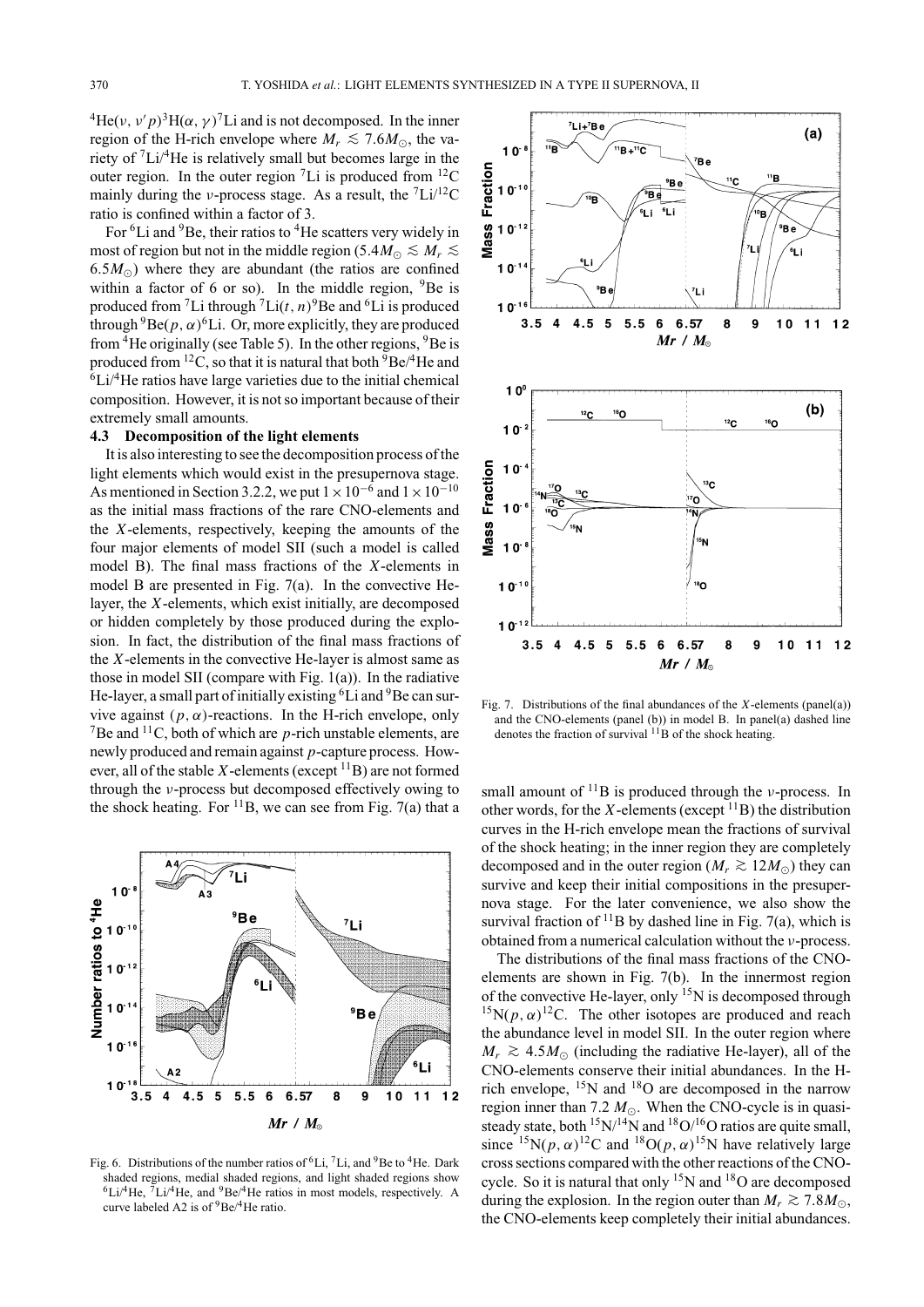

Fig. 8. Diagrams between  ${}^{6}Li/{}^{16}O$  and  ${}^{7}Li/{}^{16}O$  ratios (panel (a)) and between  ${}^{9}Be/{}^{16}O$  and  ${}^{7}Li/{}^{16}O$  ratios (panel (b)). The ratios are all in number. Light and dark shaded regions show the varieties of the ratios in the convective He-layer outer than 5.1  $M_{\odot}$  and in the radiative He-layer, respectively. A dash-dotted horizontal line indicates the detection limit (see text). Furthermore, dotted lines show the values of constant  ${}^{6}Li/{}^{7}Li$  ratio (a) and  ${}^{9}Be/{}^{7}Li$  ratio (b). A mark  $\odot$  denotes the ratios of the solar-system composition.

### **5. Probable Ranges of the Isotopic/Elemental Ratios**

Combining the probable initial composition evaluated in Section 2 and the numerical results found in the last section, we will consider the probable ranges of the isotopic/elemental ratios,  ${}^{6}Li/{}^{7}Li, {}^{9}Be/{}^{7}Li, {}^{11}B/{}^{7}Li, {}^{12}C/{}^{13}C, {}^{14}N/{}^{15}N,$  and  ${}^{16}O/{}$ <sup>17</sup>O, which are to be observed in supernova ejecta.

#### **5.1 The** <sup>6</sup>**Li/**<sup>7</sup>**Li and** <sup>9</sup>**Be/**<sup>7</sup>**Li ratios**

In Paper I we showed that only small amounts of <sup>6</sup>Li and <sup>9</sup>Be are produced in the He-layer and the H-rich envelope during the supernova explosion and that the ratios of them to  ${}^{7}$ Li are very small compared with, say, the solar ratios. These are the remarkable features of nucleosynthesis in the supernova explosion and, hence, it is important to confirm whether these arguments are proper or not even when we choose the different initial chemical compositions from Paper I.

As conjectured from Fig. 6, the produced amounts of <sup>6</sup>Li and 9Be become large compared with the detection limit (which is an abundance level of  $1 \times 10^{-9}$  times as small

as the number of 16O; see Paper I) only in the outer region of the convective He-layer. This is always true irrelevant to the initial contents of <sup>6</sup>Li and <sup>9</sup>Be because, as mentioned in Section 4.3, pre-existing <sup>6</sup>Li and <sup>9</sup>Be are almost completely decomposed in the He-layer and the inner H-rich envelope. In Figs. 8(a) and 8(b), we show the probable ranges of the final  ${}^{6}$ Li and  ${}^{9}$ Be contents in  ${}^{6}$ Li and  ${}^{9}$ Be abundant region in the convective He-layer ( $M_r \geq 5.1 M_{\odot}$ ) and in the radiative He-layer. In these diagrams, the results of models A2 and A4 in the convective He-layer and model A1 in the radiative He-layer are excluded because of a mismatch in the 12C and  $16$ O contents. Furthermore, the amount of  $16$ O of each model is replaced by that within the probable range. Figures show that the  ${}^{6}Li/{}^{7}Li$  and the  ${}^{9}Be/{}^{7}Li$  ratios are always less than  $3 \times 10^{-5}$  and  $2 \times 10^{-4}$ , respectively. Thus, we can say that  ${}^{6}$ Li and  ${}^{9}$ Be are not produced so much during the supernova explosion in the He-layer and in the H-rich envelope and that their ratios to  ${}^{7}$ Li are much smaller than those of the solarsystem composition. It should be noted, however, that it is possible to conserve their initial ratios (of the levels given by Eqs. (2) and (3)) in the outermost part of the H-rich envelope where  $M_r$   $\gtrsim$  10 $M_{\odot}$  (see Fig. 7(a)).

# **5.2 The** <sup>11</sup>**B/**<sup>7</sup>**Li ratio**

As seen in Section 4.2, the amounts of  $^{11}B$  and  $^{7}Li$  are scaled conveniently by those of different major constituents (i.e.,  ${}^{12}C$  and  ${}^{4}He$ , respectively) and their final abundances suffer from their initial contents in the H-rich envelope (see Section 4.3), which we do not know precisely. Moreover, since the amount of  $14N$  is relatively large in the H-rich envelope (see Section 2.1), we should take account of 7Li production through <sup>14</sup>N( $\nu$ ,  $\nu' \alpha$ )<sup>10</sup>B( $p$ ,  $\alpha$ )<sup>7</sup>Be( $e^-$ ,  $\nu_e$ )<sup>7</sup>Li which may play an important role on the  ${}^{7}$ Li production in the intermediate mass region (see Paper I). Thus, it is not so easy to find the probable ratio of the  $11B/T$ Li. Here, by the help of Paper I as well as our numerical simulations mentioned in Section 4, we evaluate the probable range of the  $\rm ^{11}B/^{7}Li$  ratio by the following way. The result is illustrated in Fig. 9(a).

In the convective He-layer, pre-existing  ${}^{7}$ Li and  ${}^{11}$ B are completely decomposed on the way to the presupernova stage and the  $\rm ^{11}B/^{7}Li$  ratio is determined by the nuclear processes during the supernova explosion. In the inner region of the He-layer the probable range of the  ${}^{11}B/{}^{7}Li$  ratio is evaluated almost uniquely from our results of models SII, A1, and A3, of which  $^{12}$ C and  $^{16}$ O-contents are consistent with the probable initial abundances shown in Table 3. In the outer convective He-layer (where  $M_r \gtrsim 5.2 M_{\odot}$ ) as well as in the radiative He-layer,  $^7$ Li and  $^{11}$ B are produced mainly from  $^4$ He and <sup>12</sup>C, respectively. Hence, the range of the  $^{11}B/^{7}Li$  ratio is governed essentially by the  ${}^{12}$ C/<sup>4</sup>He ratio and evaluated from

$$
\frac{^{11}\text{B}}{^{7}\text{Li}} = \left(\frac{^{12}\text{C}}{^{4}\text{He}}\right)_{\text{o}} \left(\frac{^{11}\text{B}}{^{12}\text{C}}\right)_{\text{m}} \left(\frac{^{7}\text{Li}}{^{4}\text{He}}\right)_{\text{m}}^{-1} \quad . \tag{7}
$$

In the above,  $(^{12}C/4He)_{0}$  is the initial elemental ratio given in Tables 2 and 3. The ratios  $({}^{11}B/{}^{12}C)_{m}$  and  $({}^{7}Li/{}^{4}He)_{m}$ are found from the results of our calculations mentioned in Section 4 (i.e., the shaded bands in Figs. 3(b) and 6).

In the inner H-rich envelope where  $M_r \le 8.5 M_{\odot}$ , both <sup>7</sup>Li and 11B existing in the presupernova stage are decomposed almost completely by the shock heating and re-produced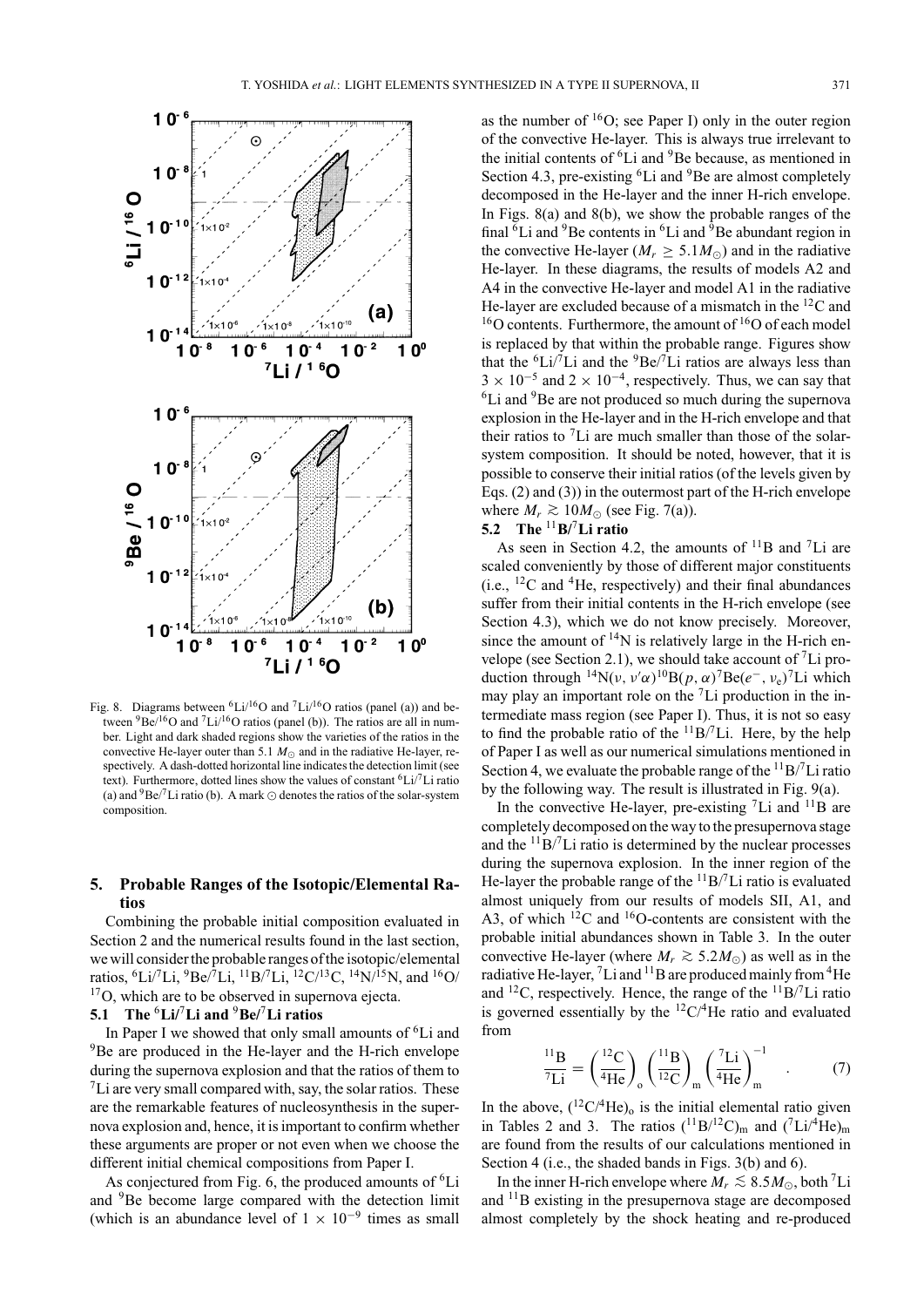

Fig. 9. Distributions of the number ratios of  ${}^{11}B/{}^{7}Li$  (panel(a)),  ${}^{12}C/{}^{13}C$  (panel(b)),  ${}^{14}N/{}^{15}N$  (panel(c)), and  ${}^{16}O/{}^{17}O$  (panel(d)). Shaded regions show the probable ratios evaluated from the results of numerical simulations and the probable chemical compositions in the presupernova stage. Regions between two dashed lines correspond to the shaded regions in Figs. 2 to 5, i.e., the probable ranges of the ratios of the produced elements and regions between two dash-dotted lines present the probable ranges of the elemental ratios in the presupernova stage evaluated in Section 2.

through the ν-processes and the explosive nucleosynthesis (see Section 4.3). In the outer region of the H-rich envelope ( $M_r \gtrsim 10 M_{\odot}$ ), both <sup>7</sup>Li and <sup>11</sup>B are formed commonly through the *v*-process from <sup>12</sup>C during the supernova explosion but their produced amounts are very small, as seen in Fig. 1(a), compared with those of  ${}^{7}Li$  and  ${}^{11}B$  observed in stellar surfaces (see Section 2.2). Thus, in such regions of the H-rich envelope, the  $^{11}B/7Li$  ratio is described by

$$
\frac{^{11}\text{B}}{^{7}\text{Li}} = \frac{\left(\frac{^{11}\text{B}}{^{12}\text{C}}\right)_{\text{m}} \left(\frac{^{12}\text{C}}{^{1}\text{H}}\right)_{\text{o}} + \left(\frac{^{11}\text{B}}{^{7}\text{Li}}\right)_{\text{o}} \left(\frac{^{7}\text{Li}}{^{1}\text{H}}\right)_{\text{o}} \xi_{11B}}{\left(\frac{^{7}\text{Li}}{^{1}\text{He}}\right)_{\text{m}} \left(\frac{^{4}\text{He}}{^{1}\text{H}}\right)_{\text{o}} + \left(\frac{^{7}\text{Li}}{^{1}\text{H}}\right)_{\text{o}} \xi_{7\text{Li}}}, \quad (8)
$$

where subscripts m and o denote the elemental ratios found in our model calculations and the probable ratios predicted in Section 4, respectively. Furthermore, ξ*<sup>i</sup>* denotes the fraction of survival of the shock heating to the initial amount of *i*-th constituent and is shown in Fig. 7(a).

In the intermediate region where  $8.5M_{\odot} \leq M_r \leq 10M_{\odot}$ , as mentioned at the top of this subsection, we should add the amount of <sup>7</sup>Li produced from <sup>14</sup>N to denominator of Eq. (8), i.e.,  $({}^{7}Be/{}^{14}N)_{m} \cdot ({}^{14}N/{}^{1}H)_{o}$ . Here the ratio of  $({}^{7}Be/{}^{14}N)_{m}$ is evaluated from the numerical result in Paper I<sup>∗</sup> and the adopted range of the ratio is between  $2 \times 10^{-10}$  and  $8 \times 10^{-9}$ in the corresponding mass range. The probable range of the amount of <sup>14</sup>N, that is,  $({}^{14}N/{}^{1}H)_{0}$ , is written in Section 2.1.

# **5.3 The** <sup>12</sup>**C/**<sup>13</sup>**C and** <sup>16</sup>**O/**<sup>17</sup>**O ratios**

We can readily find the probable  ${}^{12}C/{}^{13}C$  ratio as long as the initial chemical compositions are included in the probable ranges listed in Tables 1 to 3. In the H-rich envelope and the radiative He-layer, the probable content of  ${}^{13}C$  is much larger than that produced during the supernova explosion (see Fig. 2(b)) and, as seen in Section 4.3,  $^{13}$ C is hardly decomposed. Thus, in these regions the  ${}^{12}C/{}^{13}C$  ratio is entirely determined by the initial ratio. On the other hand, in the convective He-layer, the amount of  $^{13}$ C expected in the presupernova stage is of the order of  $1 \times 10^{-10}$ , which is much less than that produced during the supernova explosion (see Table 3 and Fig. 2(b)); in this region, the  ${}^{12}C/{}^{13}C$  ratio is a result of the nuclear processes during the explosion and the distribution is well described by the shaded band illustrated in Fig. 2(b). Here we exclude models A2 and A4 because of an extreme mismatch in the initial contents of  ${}^{12}C$  and 16O (compare Table 3 with Table 4). The result is shown in Fig. 9(b).

Evaluation of the probable  ${}^{16}O/{}^{17}O$  ratio is slightly complicated compared with the case of  ${}^{12}C/{}^{13}C$ . In the radiative He-layer and the H-rich envelope, the amount of  $^{17}O$  in the presupernova stage is much larger than that produced in the supernova explosion similarly to the case of  $^{13}$ C. Furthermore, 17O is hardly decomposed, as seen in Section 4.3, in these regions and thus, the  $16O/17O$  ratio is simply determined by that of the presupernova stage. However, the amount of <sup>17</sup>O produced in the supernova explosion is slightly larger

The ratio of  $(^{7}Be^{14}N)_{m}$  is evaluated as the difference between the  $^{10}B^{14}N$ ratio produced through  ${}^{14}N(v, v'\alpha) {}^{10}B$ , which is not apparently written in Paper I, and the final  $10B/14$ N ratio.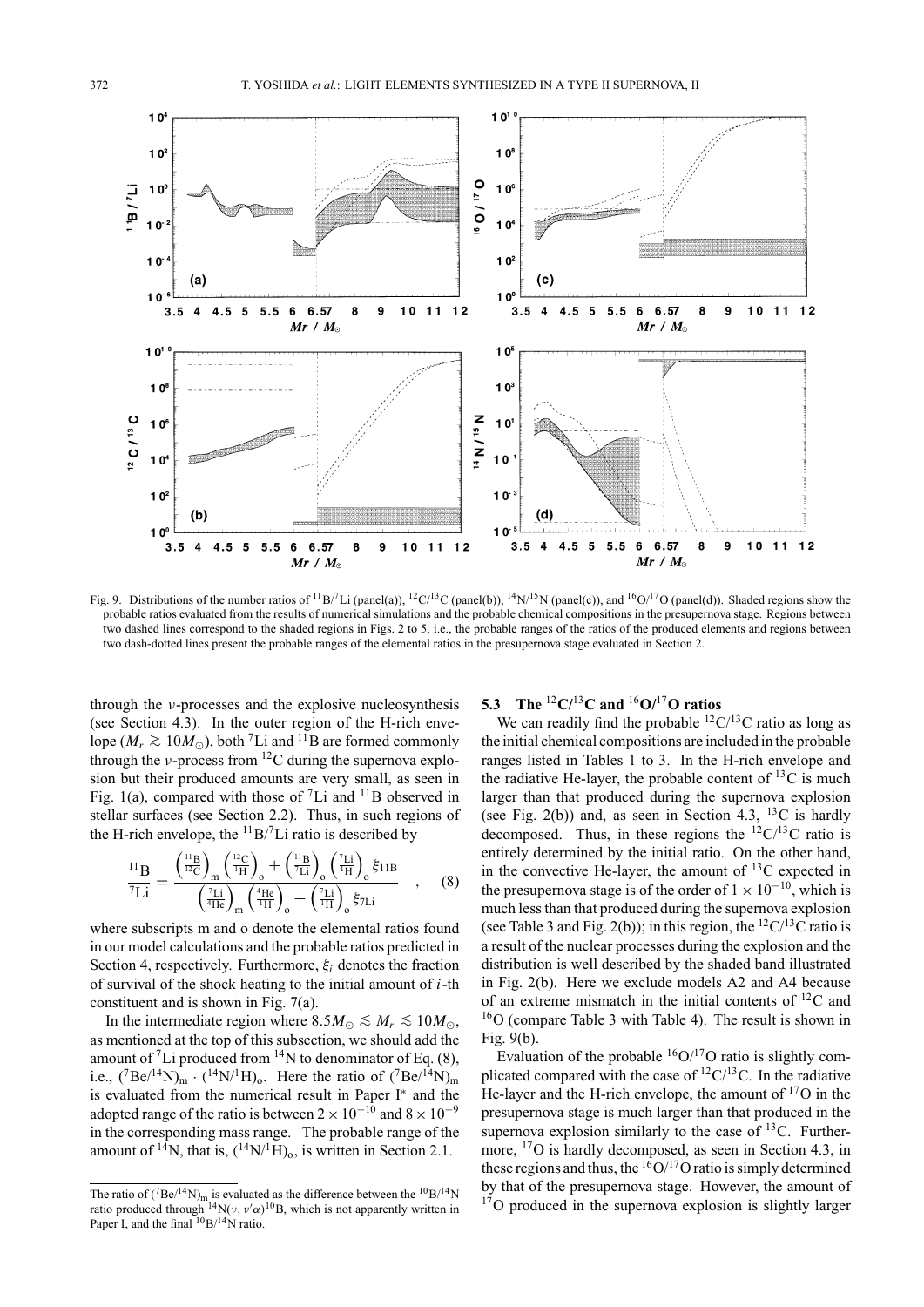than that expected in the presupernova stage in the inner region but not in the outer region of the convective He-layer. Thus, the distribution of the  $16O/17O$  ratio is given, as shown in Fig. 9(c), by the inverse of the sum of the  $17O/16O$  ratio shown by the shaded band of Fig. 4(b) and that of the probable initial ratio shown in Table 3. The  ${}^{16}O/{}^{17}O$  ratio is determined by the explosive nucleosynthesis in the inner region ( $M \lesssim 5M_{\odot}$ ) and by the initial ratio in the outer region. **5.4 The** <sup>14</sup>**N/**<sup>15</sup>**N ratio**

In evaluating the probable range of the  $^{14}N/^{15}N$  ratio, we have to pay special attention to the following four. The first is that, in our present study,  $14N$  is not included as an initial constituent although  $14N$  is the most abundant isotope among the CNO-elements in the radiative He-layer and the H-rich envelope. Secondly, <sup>18</sup>O is not included too though  $15$ N is possibly formed from  $18$ O, at least, in the innermost convective He-layer (see Paper I). Thirdly, it is quite uncertain how much amount of  $14N$  is contained in the convective He-layer (see Table 3) in the presupernova stage. Finally, the two isotopes are formed from different parent isotopes: <sup>15</sup>N is mainly produced through  ${}^{16}O(\nu, \nu'p)^{15}N$  and  ${}^{14}N$  through <sup>11</sup>B( $\alpha$ , *n*)<sup>14</sup>N. Therefore, the <sup>14</sup>N/<sup>15</sup>N ratio depends on the contents of <sup>4</sup>He and <sup>16</sup>O in a complicated manner.

Now, we will evaluate the probable range of the  $^{14}$ N/ $^{15}$ N ratio in the convective He-layer. Since  $\rm ^{14}N$  is not decomposed during the explosion, the final abundance is given by the sum of the abundance in the presupernova stage and that produced during the explosion. For  ${}^{15}N$ , we first note that, as seen in Table 3, the content of  $14N$  is very small in the convective He-layer and, hence, the produced amount of <sup>15</sup>N is not so affected by the initial content of  $14$ N. In the innermost region, <sup>15</sup>N is decomposed to the level of 10% of the initial abundance (see Fig. 7(b)). However, it is re-produced probably through <sup>18</sup>O( $p, \alpha$ )<sup>15</sup>N to the abundance level more than the initial composition (see Paper I). The produced amount of  $15N$  from <sup>16</sup>O is readily found from our present study. The amount of  $15$ N from  $18$ O is also estimated from the result of Paper I in which we found that the final ratio of  $15N/18O$  is 3  $\times$  $10^{-3}$  to  $3 \times 10^{-1}$  (for the probable values of the <sup>18</sup>O/<sup>16</sup>O ratio, see Table 3). Thus, we find the amount of  $15N$  as the sum of the initial abundance and that produced by the two ways during the explosion. The probable range of the  $14$ N/ $15$ N ratio in the convective He-layer, evaluated by the way mentioned above (note that we exclude the results of models A2 and A4 because of a mismatch in the 12C and  $16$ O-contents), is shown in Fig. 9(d). In the inner region where  $M_r \leq 5.0 M_{\odot}$ , the uncertainty in the <sup>14</sup>N/<sup>15</sup>N ratio attributes mainly to that of the  $16O/4$ He ratio. In the outer region, the maximum value of the ratio is determined by the initial ratio and the minimum one is determined by the ratio obtained from our present results. The range of the probable ratio becomes larger with an increase in the mass coordinate because of the large uncertainty in the abundance of pre-existing  $^{14}$ N.

In the radiative He-layer and most region of the H-rich envelope, the contents of  $^{14}N$  and  $^{15}N$  in the presupernova stage are much larger than those produced during the explosion. Furthermore,  ${}^{15}N$  production from  ${}^{14}N$  can be excluded as mentioned before. As a result, the probable range of the  $14N/15N$  ratio is entirely governed by the isotopic ratio in the presupernova stage. However, in the innermost region of the H-rich envelope the 14N/15N ratio differs from the initial values. According to the result of model B mentioned in Section 4.3, pre-existing  $15N$  is decomposed during the explosion in such a region and, at the same time,  $15N$ would be produced from  $14$ N by the shock heating through <sup>14</sup>N( $p, \gamma$ )<sup>15</sup>O(,  $e^{+}v_e$ )<sup>15</sup>N, if there exists a sufficient amount of 14N. In fact, Paper I tells us this is true in the present case since the initial <sup>14</sup>N/<sup>15</sup>N ratio is as large as  $3 \times 10^4$  (see Table 1). Thus, in the innermost region of the H-rich envelope the  $14N/15N$  ratio is governed by the explosive nuclear processes; according to Paper I, the ratio is in the range between  $3 \times 10^3$  and  $3 \times 10^4$ .

### **6. Summary and Conclusions**

In a series of our studies, we have investigated the elemental/isotopic ratios of the light elements synthesized during the supernova explosion in order to find suitable criteria for distinguishing presolar grains of supernova origin from those of other origins. In this study, we first deduced probable ranges of the amounts and the isotopic ratios of the light elements in the presupernova stage on the basis of the previous studies on stellar evolution and atmospheric compositions of stars. Next, we investigated the influence of the initial chemical composition on the light element synthesis by the use of artificially modeled compositions which consist of only  ${}^{1}H$ ,  ${}^{4}He$ ,  $12^1$ C, and  $1^6$ O. We also made a simulation of decomposition processes of the light elements during the supernova explosion using a model with over-abundant rare light elements. The main results of our numerical simulations (described in Section 4) are summarized as follows:

- 1) Roughly speaking, the light elements produced in the supernova explosion are classified into three groups, i.e.,  $(a)^6Li$ , <sup>7</sup>Li, <sup>9</sup>Be, <sup>14</sup>N, and <sup>18</sup>O,  $(b)^{10}B$ , <sup>11</sup>B, and  $^{13}$ C, and (c)<sup>15</sup>N and <sup>17</sup>O. The final productions of elements of groups (a), (b), and (c) can be properly scaled by the amounts of  ${}^{4}$ He,  ${}^{12}$ C, and  ${}^{16}$ O contained in the presupernova stage, respectively.
- 2) In the radiative He-layer and the H-rich envelope, the final abundances of the CNO-elements are governed by the chemical composition in the presupernova stage in a sense that pre-existing elements survive as they were.

Combining the results presented in Sections 2 and 4, we constructed the probable distributions of the final elemental/isotopic ratios of the light elements of  ${}^{11}B/{}^{7}Li$ ,  ${}^{12}C/{}^{13}C$ ,  $16O/17O$ , and  $14N/15N$ . We also confirmed the result of Paper I that the amounts of 6Li and 9Be produced in the He-layer and the inner region of the H-rich envelope are much smaller than that of  ${}^{7}$ Li and that in the outermost region of the H-rich envelope the initial ratios are conserved.

Now, according to Paper I, we make three diagrams between two isotopic/elemental ratios which are useful for the study of presolar grains of supernova origin: diagrams of  $^{11}B/7Li^{-12}C/^{13}C$ ,  $^{14}N/^{15}N^{-12}C/^{13}C$ , and  $^{16}O/^{17}O^{-12}C/^{13}C$ . They are illustrated in Figs.  $10(a)$  to  $10(c)$ . In these figures, four kinds of regions are overwritten: hatched regions, dark shadow regions, light shadow regions, and regions enclosed by dashed curves. A combined set of the dark shadow region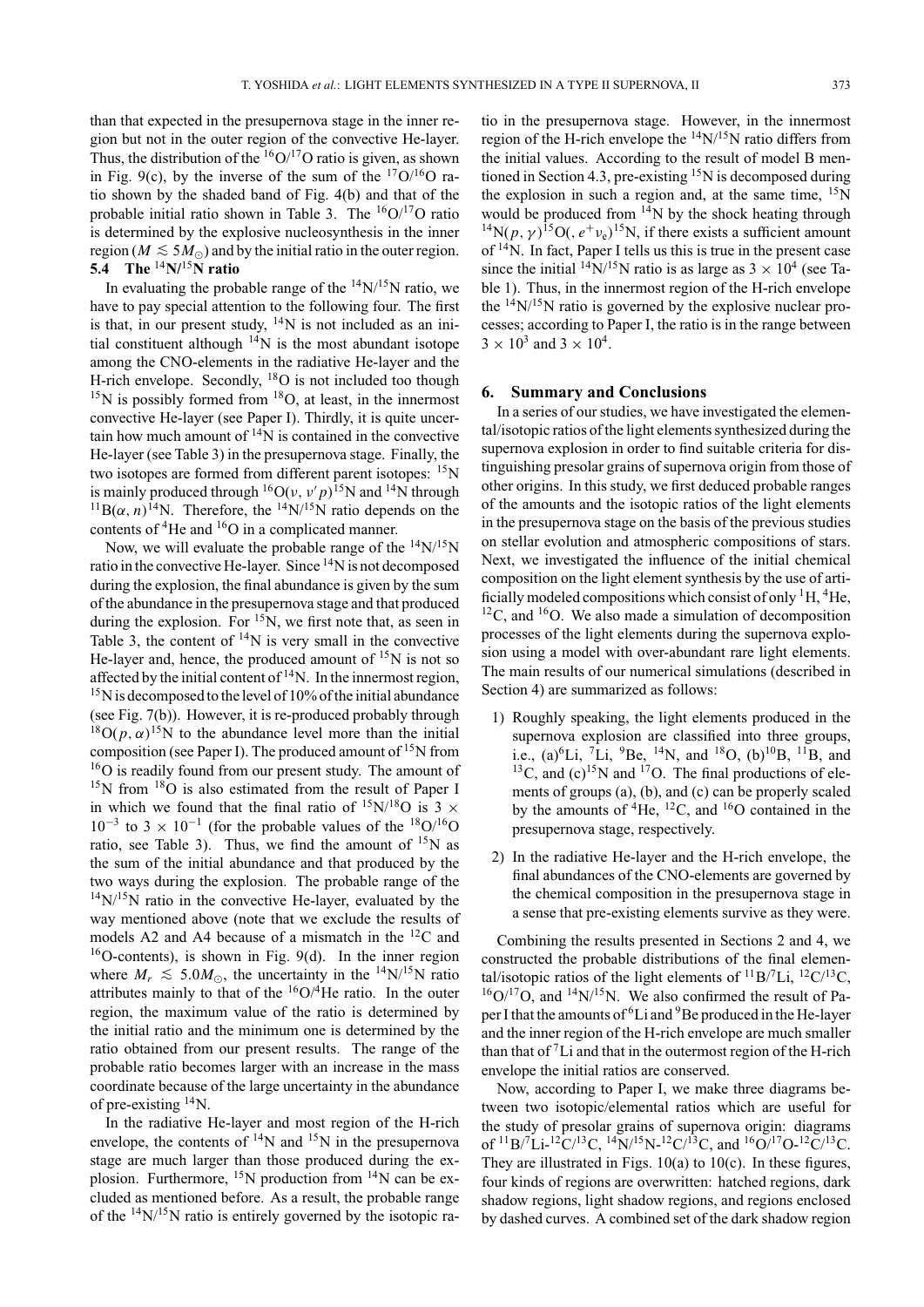

Fig. 10. The number ratios of  ${}^{11}B/{}^{7}Li$  (panel(a)),  ${}^{14}N/{}^{15}N$  (panel(b)), and  $16O/17O$  (panel(c)) versus  $12C/13C$ . Three regions with a dark shade are of the convective He-layer (denoted by He), of the radiative He-layer (denoted by rad-He), and of the H-rich envelope (denoted by H) whereas a region with a light shade denotes the spread of the ratios due to mixing between the two regions. The hatched regions denote the ratios which are peculiar to the nucleosynthesis in the supernova explosion determined independently of the chemical composition in the presupernova stage. Furthermore, the region enclosed by dashed curves corresponds to the dark shaded region of the convective He-layer shown in Paper I. In panels (b) and (c) small closed circles show the isotopic ratios of low density graphite grains, of which  ${}^{12}C/{}^{13}C$ ,  ${}^{14}N/{}^{15}N$ , and  ${}^{16}O/{}^{17}O$  ratios were measured. The adopted isotopic ratios are listed in table 3 of Travaglio *et al.* (1999).

and the hatched region, constructed from the shaded regions of Fig. 9, show the probable ranges of the isotopic/elemental ratios. The probable ratios are confined within relatively small two regions in each diagram; one is of the H-rich envelope (including the radiative He-layer) and the other is of the convective He-layer. The hatched regions mean that the ratios are completely determined by the nuclear processes during the supernova explosion irrelevant to the chemical compositions in the presupernova stage. In other words, the isotopic/elemental ratios belonging to the hatched regions are of peculiar to the nucleosynthesis during the supernova explosion. Furthermore, the light shadow regions denote the dispersion of the ratios due to a material mixing between the He-layer and the H-rich envelope, which would be triggered by the Rayleigh-Taylor instability during the explosion (e.g., Hachisu *et al.*, 1994). The regions enclosed by dashed curves correspond to the dark shadow regions found in Paper I, in which we investigated the isotopic/elemental ratios under a variety of the neutrino emission models.

The three isotopic/elemental diagrams shown in Fig. 10 are nearly identical to those found in Paper I. In the convective He-layer, the regions of the isotopic/elemental ratios are almost included in the regions of Paper I, which are enclosed by dashed curves in Fig. 10, except the  $^{14}N/^{15}N$  ratio. In the radiative He-layer, the regions of the isotopic/elemental ratios in Fig. 10 are almost similar to those in the corresponding figures in Paper I. In the H-rich envelope, the regions of the ratios are mainly determined by the probable ranges of the ratios in the presupernova stage. So, the regions of the ratios obtained in this study are larger than those obtained in Paper I (in which we did not take into account a variety of the initial chemical compositions). The regions of the ratios due to the material mixing are essentially similar to those obtained from Paper I.

We should note the  $^{14}N/^{15}N$  ratio which shows a different feature between Fig. 10 and Fig. 14 in Paper I; in the outer region of the convective He-layer (where  $M_r \approx 5 M_{\odot}$ ), the  $14$ N/<sup>15</sup>N ratio becomes very small, as seen in Fig. 10(b), compared with the results in Paper I where the minimum value of the <sup>14</sup>N/<sup>15</sup>N ratio is about  $3 \times 10^{-2}$  (see the dashed curve in Fig. 10(b)). This is due to the large uncertainty of the amount of  $14N$  in the presupernova stage (see Section 5.4). However, the region of the <sup>14</sup>N/<sup>15</sup>N ratio below  $1 \times 10^{-2}$ is not so important on the study of the presolar grains of supernova origin because the abundance of  $^{14}N$  is extremely small compared with that of  ${}^{16}O$ .

Thus, we arrive at the following conclusions.

- 1) A variety of the chemical compositions in the presupernova stage does not affect so much the isotopic/elemental ratios (which we perceive) compared with a variety of the neutrino emission models investigated in Paper I as long as we adopt the initial chemical composition within the probable range mentioned in Section 2.
- 2) The hatched regions in Fig. 10, in which the ratios are determined by the nuclear processes during the supernova explosion irrelevant to the adopted chemical composition in the presupernova stage, are almost included in the regions brought about by the uncertainty in the neutrino emission model in Paper I.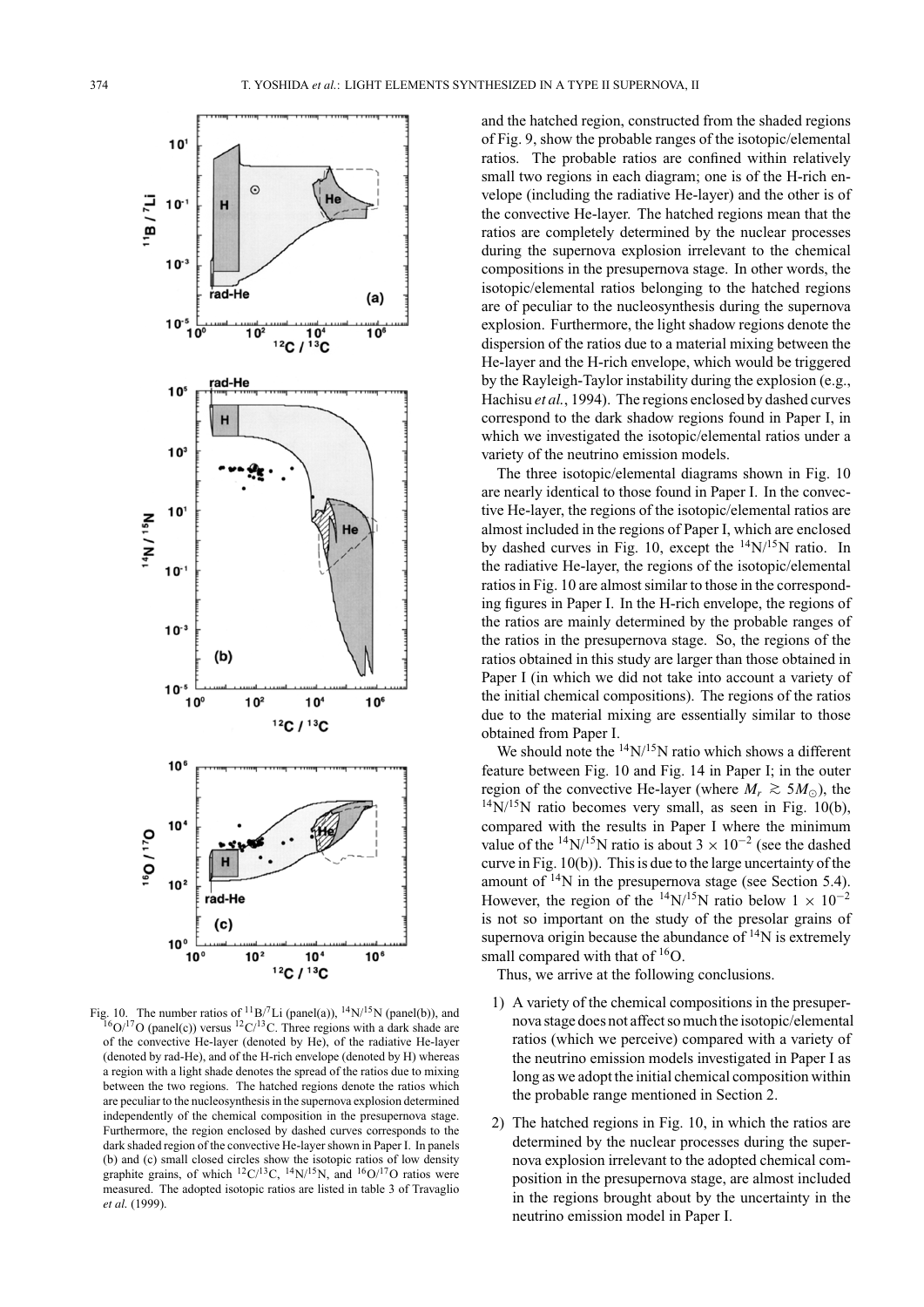- 3) In the H-rich envelope, the regions of the ratios are almost determined by the chemical composition in the presupernova stage, and thus, the results of Paper I should be replaced by those of the present study.
- 4) As in the case of Paper I, we propose that presolar grains with <sup>6</sup>Li/<sup>7</sup>Li less than 3 × 10<sup>-5</sup> and with <sup>9</sup>Be/<sup>7</sup>Li less than  $2 \times 10^{-4}$  should be originated from the supernova, even if we consider an uncertainty in the chemical composition in the presupernova stage.

In short, we can say that the conclusions found in Paper I (see Introduction) are proper without any significant modification even if we take into account of the uncertainty in the chemical composition in the presupernova stage. Furthermore, as pointed out in Paper I, the isotopic diagrams shown in Figs. 8 and 10 are useful for studying the presolar grains of supernova origin.

We have a brief comment on the comparison of Fig. 10 with isotopic ratios of 35 low density graphite grains, for which <sup>12</sup>C/<sup>13</sup>C, <sup>14</sup>N/<sup>15</sup>N, and <sup>16</sup>O/<sup>17</sup>O ratios were listed in Travaglio *et al.* (1999). The isotopic ratios summarized in Travaglio *et al.* (1999) were originally reported by Amari *et al.* (1995), (1996a), (1996b), Nittler *et al.* (1996), and some of them had been unpublished. The ratios of  ${}^{16}O/{}^{17}O$ - $12^1C^{13}C$  of the grains, of which  $12^1C^{13}C$  ratios are larger than the corresponding solar ratio, are included in the isotopic regions of the mixtures in Fig. 10(c). However, all grains except one have their  $^{14}N/^{15}N^{-12}C/^{13}C$  ratios plotted outside the region of the isotopic ratios in Fig. 10(b). As a result, from these diagrams it is still difficult to consider that these grains are expected to be originated from the supernova even if we consider an uncertainty on the chemical compositions in the presupernova stage.

Mixing processes between several distinct layers would occur during the supernova explosion. In such a case, it is expected that there occur new nucleosynthetic processes other than the mechanical mixing between layers and some of the *X*-elements produced in the He-layer are decomposed by protons in the H-rich envelope when the He-layer and the H-rich envelope mix. In the next paper, we will investigate nucleosynthetic processes driven by the mixing between layers in order to find general features of nucleosynthesis in the supernova explosion.

**Acknowledgments.** The authors would like to thank Kohichi Iwamoto, Ken'ichi Nomoto, and Toshikazu Shigeyama for giving the data of internal structure for a progenitor model, 14E1, and helpful discussion. This work has been supported, in part, by Grandin-Aid for General Scientific Research (B) (Nos. 07454114 and 09440089). The computation has been made by Cray C916 at the Computer Center of Tokyo Institute of Technology.

#### **References**

- Amari, S., P. Hoppe, E. Zinner, and R. S. Lewis, Interstellar SiC with unusual isotopic compositions: grains from a supernova?, *Astrophys. J.*, **394**, L43–L46, 1992.
- Amari, S., E. Zinner, and R. S. Lewis, Large <sup>18</sup>O excesses in circumstellar graphite grains from theMurchison meteorite: identification of a massivestar origin, *Astrophys. J.*, **447**, L147–L150, 1995.
- Amari, S., E. Zinner, and R. S. Lewis, <sup>41</sup>Ca in presolar graphite of supernova origin, *Astrophys. J.*, **470**, L101–L104, 1996a.
- Amari, S., E. Zinner, and R. S. Lewis, A presolar graphite grain with unusual isotopic compositions, *Meteoritics & Planet. Sci. Suppl.*, **31**, A7–A8,

1996b.

- Andersen, J., B. Gustafsson, and D. L. Lambert, The lithium isotope ratio in F and G stars, *Astron. Astrophys.*, **136**, 65–73, 1984.
- Blackmon, J. C., A. E. Champagne, M. A. Hofstee, M. S. Smith, R. G. Downing, and G. P. Lamaze, Measurement of the  ${}^{17}O(p, \alpha){}^{14}N$  cross section at stellar energies, *Phys. Rev. Lett.*, **74**, 2642–2645, 1995.
- Boesgaard, A. M. and K. G. Budge, Beryllium abundances in the lithiumdeficient Hyades F stars, *Astrophys. J.*, **338**, 875–887, 1989.
- Boesgaard, A. M., C. P. Deliyannis, A. Stephens, and D. L. Lambert, Boron in lithium- and beryllium-deficient F stars, *Astrophys. J.*, **492**, 727–742, 1998.
- Caughlan, G. R. and W. A. Fowler, Thermonuclear reaction rates V, *Atom. Data Nucl. Data Tables*, **40**, 283–334, 1988.
- Cayrel, R., M. Spite, F. Spite, E. Vangioni-Flam, M. Cassë, and J. Audouze, New high S/N observations of the <sup>6</sup>Li/<sup>7</sup>Li blend in HD84937 and two other metal-poor stars, *Astron. Astrophys.*, **343**, 923–932, 1999.
- Giesen, U., C. P. Browne, J. Görres, J. G. Ross, M. Wiescher, R. E. Azuma, J. D. King, J. B. Vise, and M. Buckby, The influence of low-energy resonances on the reaction rate of  ${}^{18}O(\alpha, \gamma)^{22}$ Ne, *Nuclear Physics*, **A567**, 146–164, 1994.
- Hachisu, I., T. Matsuda, K. Nomoto, and T. Shigeyama, Mixing in ejecta of supernovae. II. Mixing width of 2D Rayleigh-Taylor instabilities in the helium star models for type Ib/Ic supernovae, *Astron. Astrophys. Suppl.*, **104**, 341–364, 1994.
- Hashimoto, M., private communication, 1999.
- Hobbs, L. M. and J. A. Thorburn, Lithium isotope ratios in halo stars. II., *Astrophys. J.*, **491**, 772–788, 1997.
- Hoffman, R. D. and S. E. Woosley, Tables of reaction rates for nucleosynthesis for charged particle, weak, and neutrino interactions (*Z* < 45), http://isotopes.lbl.gov/isotopes/hw92 1.html, 1992.
- Iwamoto, K., T. R. Young, N. Nakasato, T. Shigeyama, K. Nomoto, I. Hachisu, and H. Saio, Instabilities and mixing in SN 1993J, *Astrophys. J.*, **477**, 865–875, 1997.
- Lamb, S. A., I. Iben, Jr., and W. M. Howard, On the evolution of massive stars through the core carbon-burning phase, *Astrophys. J.*, **207**, 209–232, 1976.
- Landré, V., N. Prantzos, P. Aguer, G. Bogaert, A. Lefebvre, and J. P. Thibaud, Revised reaction rates for the H-burning of  $17<sub>O</sub>$  and the oxygen isotopic abundances in red giants, *Astron. Astrophys.*, **240**, 85–92, 1990.
- Lemke, M., D. L. Lambert, and B. Edvardsson, The boron abundance of Procyon, *Pub. Astron. Soc. Pacific*, **105**, 468–475, 1993.
- Lemoine, M., D. N. Schramm, J. W. Truran, and C. J. Copi, On the significance of population II 6Li abundances, *Astrophys. J.*, **478**, 554–562, 1997.
- Meneguzzi, M., J. Audouze, and H. Reeves, The production of the elements Li, Be, B by galactic cosmic rays in space and its relation with stellar observations, *Astron. Astrophys.*, **15**, 337–359, 1971.
- Meyer, B. S., T. A. Weaver, and S. E. Woosley, Isotopic source table for a 25 *M* supernova, *Meteoritics*, **30**, 325–334, 1995.
- Nittler, L. R., S. Amari, E. Zinner, S. E. Woosley, and R. S. Lewis, Extinct 44Ti in presolar graphite and SiC: proof of a supernova origin, *Astrophys. J.*, **462**, L31–L34, 1996.
- Nomoto, K. and M. Hashimoto, Presupernova evolution of massive stars, *Phys. Rep.*, **163**, 13–36, 1988.
- Nomoto, K., F.-K. Thielemann, and K. Yokoi, Accreting white dwarf models for Type I supernovae. III. Carbon deflagration supernovae, *Astrophys. J.*, **286**, 644–658, 1984.
- Rebolo, R., L. Crivellari, F. Castelli, B. Foing, and J. E. Beckman, Lithium abundances and 7Li/6Li ratios in late-type population I field dwarfs, *Astron. Astrophys.*, **166**, 195–203, 1986.
- Sedov, L. I., *Similarity and Dimensional Methods in Mechanics*, pp. 260– 270, Academic Press, New York and London, 1959.
- Shigeyama, T. and K. Nomoto, Theoretical light curve of SN 1987A and mixing of hydrogen and nickel in the ejecta, *Astrophys. J.*, **360**, 242–256, 1990.
- Shigeyama, T., K. Nomoto, M. Hashimoto, and D. Sugimoto, Light-curve models for supernova SN1987A in the Large Magellanic Cloud, *Nature*, **328**, 320–323, 1987.
- Smith, V. V., D. L. Lambert, and P. E. Nissen, Isotopic lithium abundances in nine halo stars, *Astrophys. J.*, **506**, 405–423, 1998.
- Soderblom, D. R., B. F. Jones, S. Balachandran, J. R. Stauffer, D. K. Duncan, S. B, Fedele, and J. D. Hudon, The evolution of the lithium abundances of solar-type stars. III. The pleiades, *Astron. J.*, **106**, 1059–1086, 1993.
- Thielemann, F.-K., M. Hashimoto, and K. Nomoto, Explosive nucleosynthesis in SN 1987A. II. Composition, radioactivities, and the neutron star